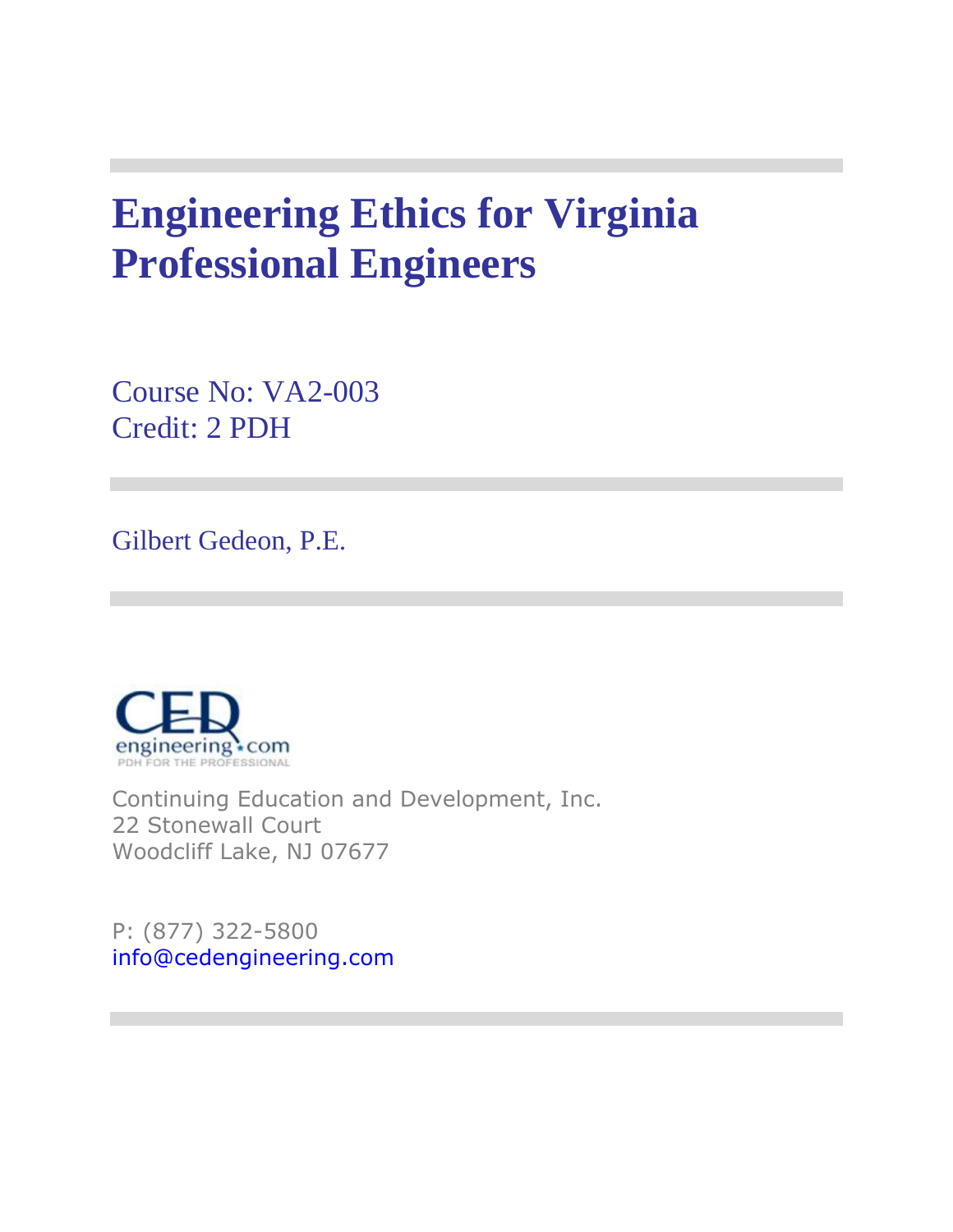### **Table of Contents**

| <b>Chapter 1: Overview of the Virginia Engineering Ethics, Laws and Rules</b>                                                                                                                                                  |                 | 4  |
|--------------------------------------------------------------------------------------------------------------------------------------------------------------------------------------------------------------------------------|-----------------|----|
| Engineering Ethics___________<br><u> 1989 - Johann Stein, marwolaethau a bhann an t-Amhair ann an t-Amhair an t-Amhair an t-Amhair an t-Amhair an</u>                                                                          |                 |    |
|                                                                                                                                                                                                                                | $\overline{4}$  |    |
|                                                                                                                                                                                                                                |                 |    |
| Virginia Administrative Code (Regulations)<br>Microsoft Administrative Code (Regulations)                                                                                                                                      | $\frac{4}{5}$   |    |
| Virginia Board Disciplinary Authority Management and Contact the Control of the Control of the Control of the Control of the Control of the Control of the Control of the Control of the Control of the Control of the Control | 5               |    |
|                                                                                                                                                                                                                                |                 |    |
| Chapter 2: Code of Virginia: Titles 54.1 and 31.1                                                                                                                                                                              |                 | 6  |
| § 54.1-402.2. Cease and desist orders for unlicensed activity; civil penalty. 6                                                                                                                                                |                 |    |
| § 54.1-404. Regulations; code of professional practice and conduct.                                                                                                                                                            | $\overline{6}$  |    |
|                                                                                                                                                                                                                                | $\overline{Z}$  |    |
|                                                                                                                                                                                                                                | $\frac{8}{8}$   |    |
| § 13.1-1111. Qualifications of members and managers_____________________________                                                                                                                                               | $\overline{q}$  |    |
|                                                                                                                                                                                                                                |                 |    |
| Chapter 3: Virginia Administrative Code: Title 18, Chapter 20                                                                                                                                                                  |                 | 10 |
|                                                                                                                                                                                                                                |                 |    |
|                                                                                                                                                                                                                                | 10              |    |
| 18VAC10-20-690. Responsibility to the public.                                                                                                                                                                                  | 10              |    |
| 18VAC10-20-700. Public statements. 10                                                                                                                                                                                          |                 |    |
|                                                                                                                                                                                                                                | 11              |    |
| 18VAC10-20-720. Solicitation of work or employment.                                                                                                                                                                            | 11<br>12        |    |
| 18VAC10-20-730. Competency for assignments.                                                                                                                                                                                    |                 |    |
|                                                                                                                                                                                                                                | 12              |    |
| 18VAC10-20-750. Good standing in other jurisdictions____________________________                                                                                                                                               | 14              |    |
|                                                                                                                                                                                                                                | 14              |    |
| 18VAC10-20-770. Organization and styling of practice.___________________________                                                                                                                                               | $\overline{16}$ |    |
| 18VAC10-20-780. Professional required at each place of business.                                                                                                                                                               | 17              |    |
|                                                                                                                                                                                                                                | 17              |    |
| 18VAC10-20-795. Change of address. The manufacturer of the state of the state of the state of the state of the                                                                                                                 | 18              |    |
|                                                                                                                                                                                                                                |                 |    |
| <b>Chapter 4: Disciplinary Process</b>                                                                                                                                                                                         |                 | 19 |
|                                                                                                                                                                                                                                |                 |    |

| Filing a Complaint                             | 19  |
|------------------------------------------------|-----|
| <b>Complaint Analysis and Resolution</b>       | 19  |
|                                                | 1 q |
| Adjudication Management Contractor             | -19 |
| Alternative Dispute Resolution                 | 19  |
| <b>Consent Order</b>                           | 20  |
|                                                | 20  |
| <b>Authority over Unlicensed Practitioners</b> | 20  |

#### **Chapter 5: Review of Disciplinary Cases 21**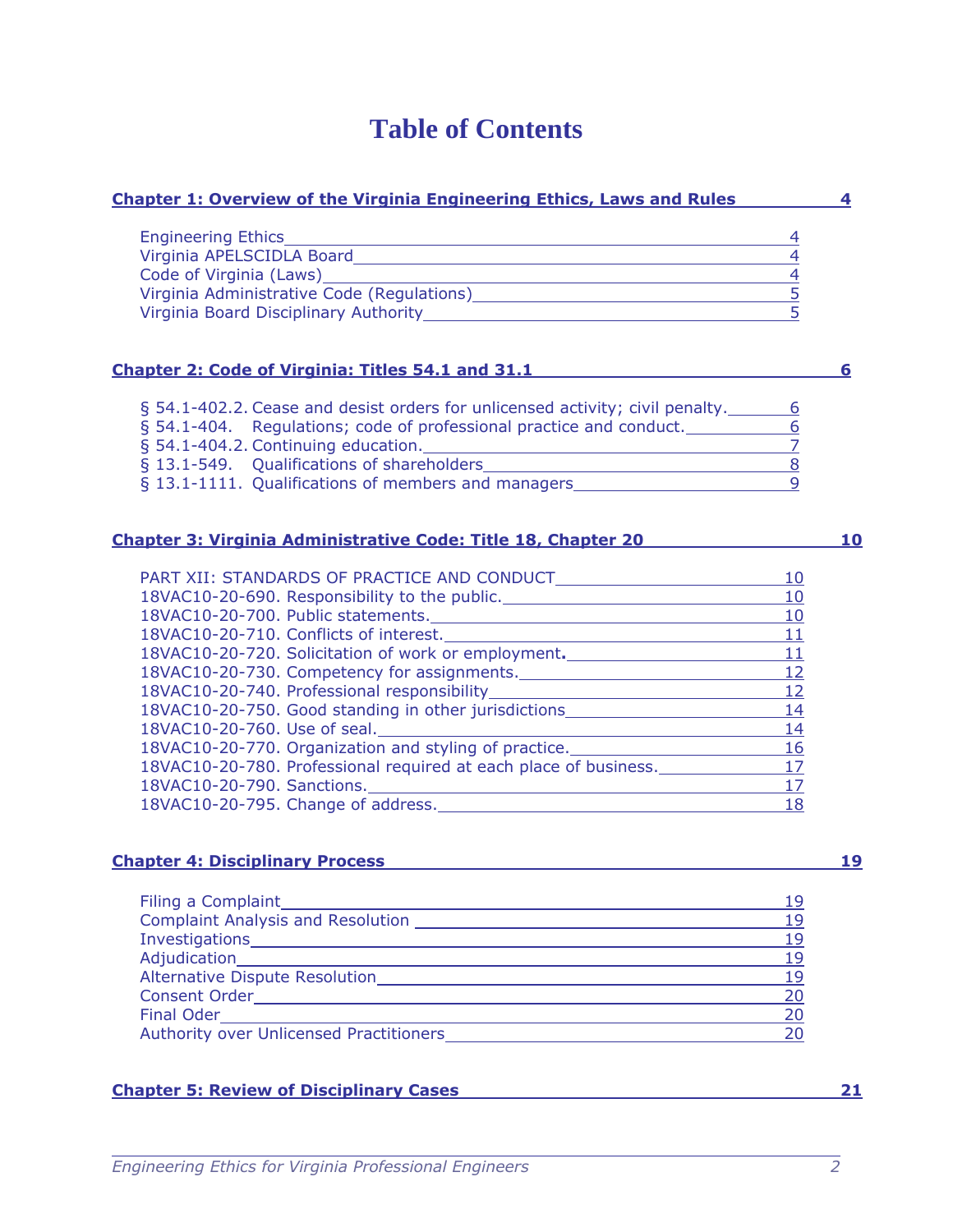| File No: 2009-01623 |  |
|---------------------|--|
| File No: 2010-01459 |  |
| File No: 2010-01540 |  |
| File No: 2010-01680 |  |
| File No: 2009-04265 |  |
| File No: 2010-04033 |  |

**Appendix A: References 23**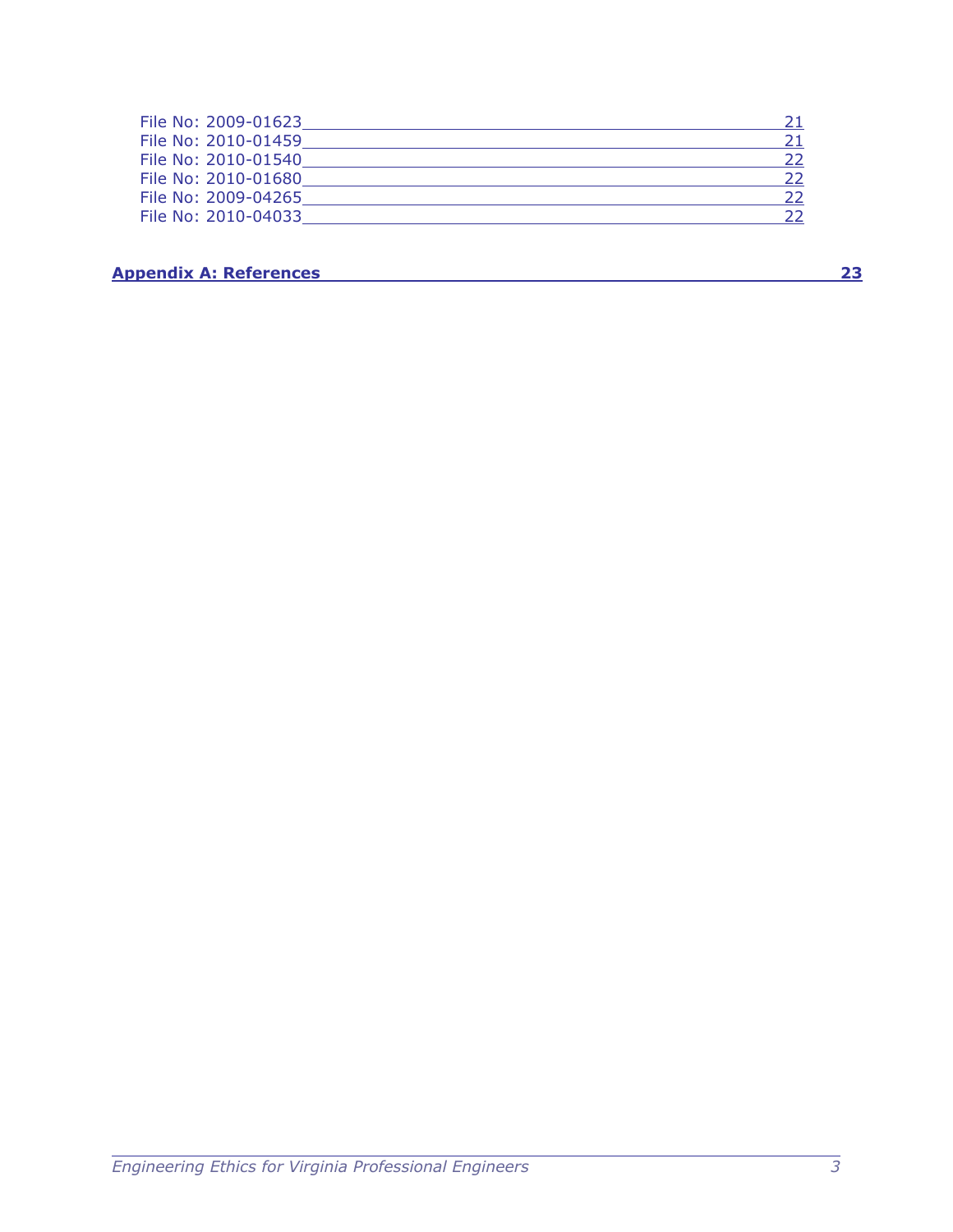### Overview of the Virginia Engineering Ethics, Laws and Rules

#### **Engineering Ethics**

Engineering ethics is (1) the study of moral issues and decisions confronting individuals and organizations involved in engineering and (2) the study of related questions about moral conduct, character, ideals and relationships of peoples and organizations involved in technological development (Martin and Schinzinger, *Ethics in Engineering*).

#### **Virginia Board for Architects, Professional Engineers, Land Surveyors, Certified Interior Designers and Landscape Architects**

The Virginia Board for Architects, Professional Engineers, Land Surveyors, Certified Interior Designers and Landscape Architects (APELSCIDLA Board) or (Board) was established in 1920 with the charge of protecting life, health, and property and to promote the public welfare. The Board is composed of fifteen members as follows: three architects, three professional engineers, three land surveyors, two landscape architects, two certified interior designers and two citizen members. They are appointed by the Governor and may serve up to two consecutive four-year terms.

The Board reviews applications, administers examinations, licenses qualified applicants, and regulates the professional practice of licensees throughout the state. The Board has the power to investigate and discipline unauthorized, negligent, unethical or incompetent practice.

The Board has the authority to implement provisions of the Code of Virginia (Laws): Title 54.1, Chapter 4 (54.1-400 to 54.1-414) and Title 13.1 (13.1-549 and 13.1-1111) as well as the Virginia Administrative Code (Regulations): Title 18, Chapter 20.

#### **Code of Virginia (Laws)**

The Code of Virginia is a collection of state laws organized by subject area into a code made up of titles and chapters. Titles 54.1 and 13.1 were created by the Virginia General Assembly in the interest of public health and safety to regulate the practice of engineering in the State of Virginia. The Code of Virginia states the law followed by the history of the law which indicates when it was originally filed and subsequent effective dates of enactment.

Pertinent sections of Titles 54.1 and 13.1, which relate to the code of professional conduct and responsibility, are presented in Chapter 2 below.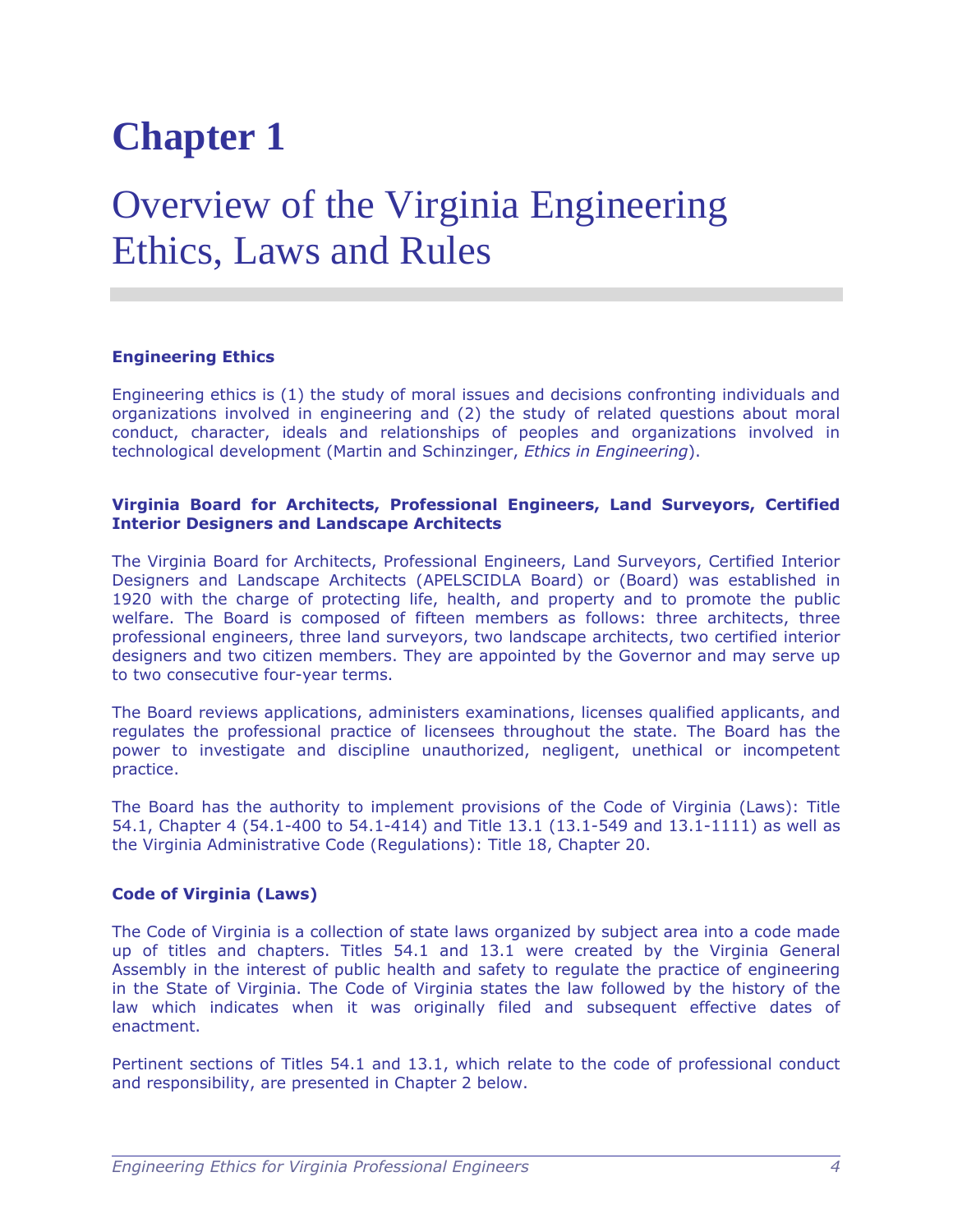#### **Virginia Administrative Code (Regulations)**

The Virginia Administrative Code is a compilation of the rules and regulations of the Virginia regulatory agencies. It is organized by titles, agency numbers, chapters and sections with each agency number representing a department, commission, board or other agency. The rules stipulated in Title 18, Chapter 20 of the regulations were issued by the Department of Professional and Occupational Regulations. The regulations state the rule followed by the history of the rule which indicates when it was originally filed and its effective date, as well as the date on which any amendment or repeal was filed and its effective date.

Pertinent sections of Chapter 20, which relate to the code of professional conduct and responsibility, are presented in Chapter 3 below.

#### **Virginia Board Disciplinary Authority**

The Board is charged with the duty of issuing certificates of registration to those individuals licensed by the Board it has determined to be qualified. If an investigation shows probable cause that a violation occurred by the licensee, (1) the Board has the authority to take action to require remedial education, impose a fine, suspend or revoke the license, or fail to renew a license, or (2) The licensee may be asked to appear in court or at a disciplinary proceeding to provide testimony for the case.

In some instances, the Board may offer mediation as a means of alternative dispute resolution regarding complaints against licensees. The Board cannot require any individual or business to refund money, correct deficiencies, or provide other personal remedies. In some cases, a legal action may be the only recourse to resolve a matter. The Board cannot provide legal advice.

The disciplinary process of the Board for Architects, Professional Engineers, Land Surveyors, Certified Interior Designers and Landscape Architects is illustrated in Chapter 4 below. Several disciplinary cases, presented in Chapter 5 below, were selected at random to further illustrate the disciplinary actions taken by the Board. In selecting these cases, different scenarios of violations are depicted along with their corresponding final decisions issued by the Board.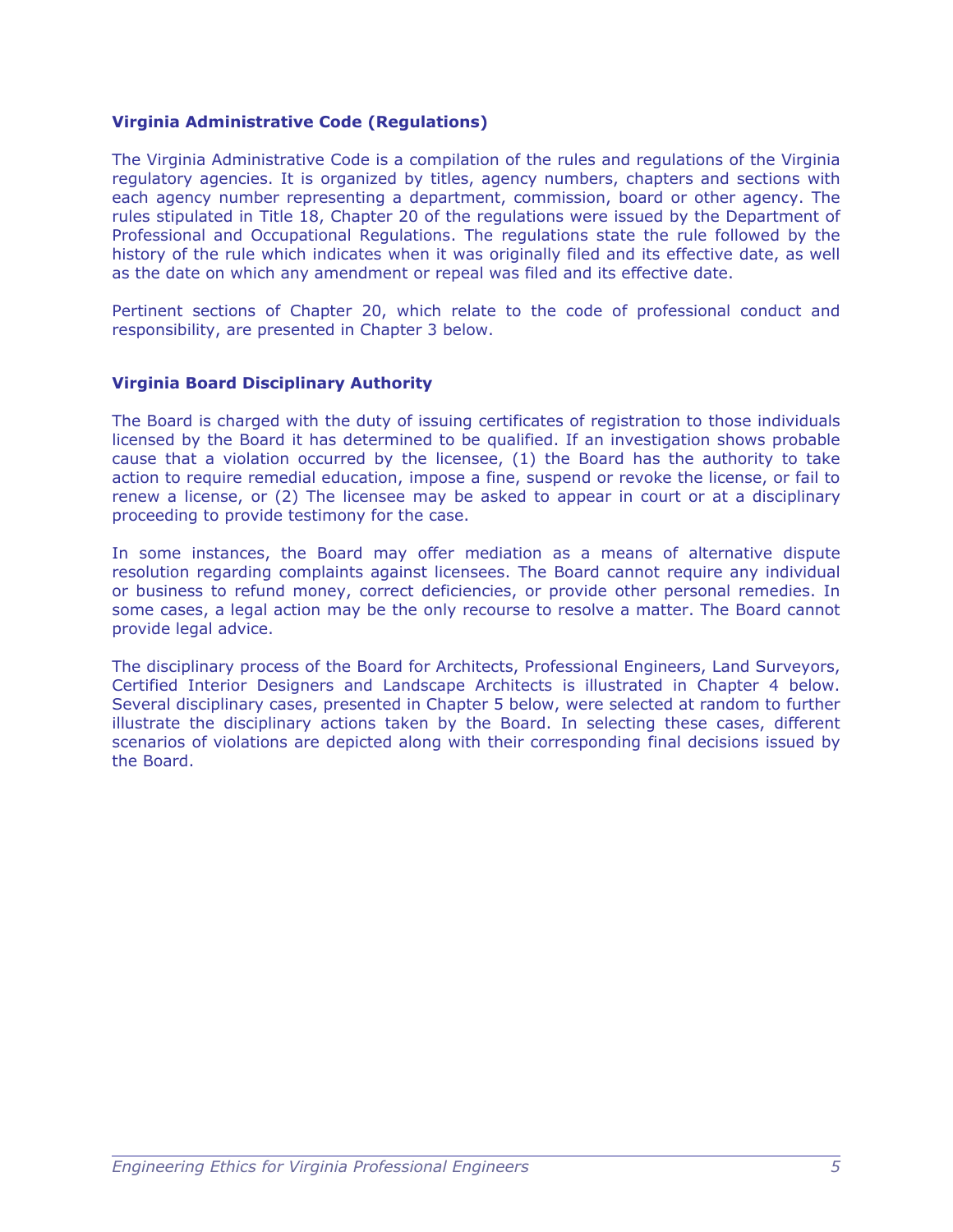### Code of Virginia - Titles 54.1 and 13.1

*The following are excerpts from Title 54.1, Chapter 4 and sections of Title 13.1 (13.1-549 and 13.1-1111) of the Code of Virginia. If you wish to review the entire chapter and sections, please visit the website of the Virginia Department of Professional and Occupational Regulations and access the APELSCIDLA Board webpage at:*

*[http://www.dpor.virginia.gov/uploadedFiles/MainSite/Content/Boards/APELS/04REGS\\_APEL](http://www.dpor.virginia.gov/uploadedFiles/MainSite/Content/Boards/APELS/04REGS_APELS_07_01_11.pdf) [S\\_07\\_01\\_11.pdf](http://www.dpor.virginia.gov/uploadedFiles/MainSite/Content/Boards/APELS/04REGS_APELS_07_01_11.pdf)*

#### **Title 54.1, Chapter 4: Architects, Engineers, Surveyors, Landscape Architects and Interior Designer.**

#### **§ 54.1-402.2. Cease and desist orders for unlicensed activity; civil penalty.**

A. Notwithstanding § [54.1-111,](http://leg1.state.va.us/cgi-bin/legp504.exe?000+cod+54.1-111) the Board may issue an order requiring any person to cease and desist from (i) practicing or offering to practice as an architect, professional engineer, land surveyor, or landscape architect when such person is not licensed or registered by the Board in accordance with this chapter or (ii) holding himself out as a certified interior designer when such person is not certified or registered by the Board in accordance with this chapter. The order shall be effective upon its entry and shall become final unless such person files an appeal with the Board in accordance with the Administrative Process Act (§ [2.2-4000](http://leg1.state.va.us/cgi-bin/legp504.exe?000+cod+2.2-4000) et seq.) within 21 days of the date of entry of the order.

B. If the person fails to cease and desist the unlicensed, uncertified, or unregistered activity after entry of an order in accordance with subsection A, the Board may refer the matter for enforcement pursuant to § [54.1-306.](http://leg1.state.va.us/cgi-bin/legp504.exe?000+cod+54.1-306)

C. Any person engaging in unlicensed, uncertified, or unregistered activity shall be subject to further proceedings before the Board and the Board may impose a civil penalty not to exceed \$2,500. Any penalties collected under this section shall be paid to the Literary Fund after deduction of the administrative costs of the Board in furtherance of this section.

D. Nothing contained in this section shall apply to any person engaged in activity exempted from the provisions of this chapter.

(2007, c. [618;](http://leg1.state.va.us/cgi-bin/legp504.exe?071+ful+CHAP0618) 2009, c. [309.](http://leg1.state.va.us/cgi-bin/legp504.exe?091+ful+CHAP0309))

#### **§ 54.1-404. Regulations; code of professional practice and conduct.**

A. The Board shall promulgate regulations not inconsistent with this chapter governing its own organization, the professional qualifications of applicants, the requirements necessary for passing examinations in whole or in part, the proper conduct of its examinations, the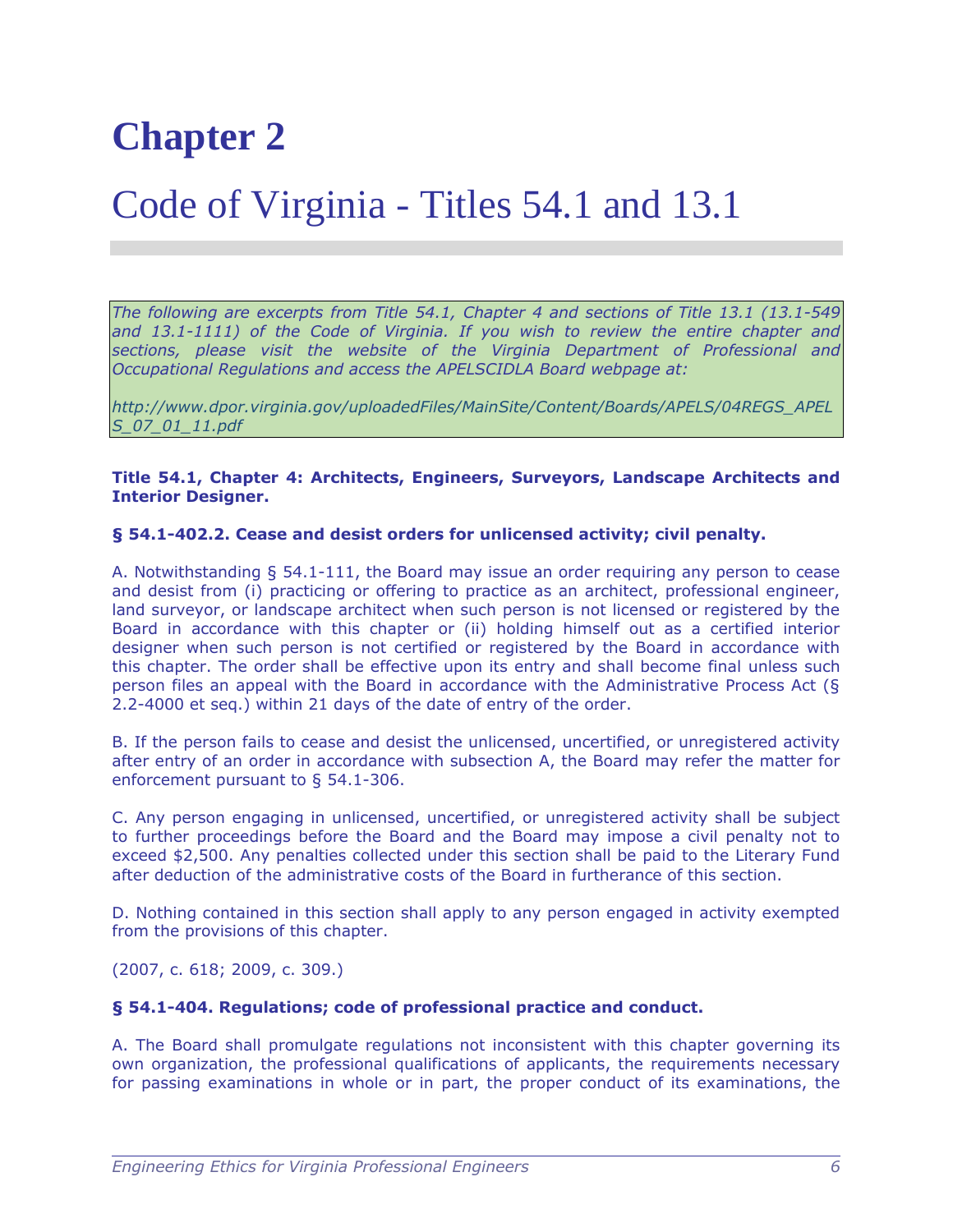implementation of exemptions from license requirements, and the proper discharge of its duties.

B. The Board may impose different licensure requirements for a limited area of the practice of land surveying for persons who determine topography, contours, or depiction of physical improvements utilizing photogrammetric methods or similar remote sensing technology who are not otherwise exempt pursuant to subsection C of  $\S$  [54.1-402.](http://leg1.state.va.us/cgi-bin/legp504.exe?000+cod+54.1-402) Any such requirements shall include reasonable provisions for licensure without examination of persons deemed by the Board to be qualified to provide photogrammetric and remote sensing surveying services.

Any license issued pursuant to this subsection shall be distinctive, reflecting the limited area of the practice of land surveying so authorized, and considered as a land surveyor and the practice of land surveying for the purposes of §§ [13.1-549,](http://leg1.state.va.us/cgi-bin/legp504.exe?000+cod+13.1-549) [13.1-1111,](http://leg1.state.va.us/cgi-bin/legp504.exe?000+cod+13.1-1111) [54.1-402,](http://leg1.state.va.us/cgi-bin/legp504.exe?000+cod+54.1-402) [54.1-405,](http://leg1.state.va.us/cgi-bin/legp504.exe?000+cod+54.1-405) [54.1-406](http://leg1.state.va.us/cgi-bin/legp504.exe?000+cod+54.1-406) and [54.1-411.](http://leg1.state.va.us/cgi-bin/legp504.exe?000+cod+54.1-411) Nothing herein shall be construed to authorize a person issued a limited license pursuant to this subsection to practice beyond such limited area of practice. The establishment of any such limited license shall not prohibit any duly qualified land surveyor licensed pursuant to  $\S$  [54.1-400](http://leg1.state.va.us/cgi-bin/legp504.exe?000+cod+54.1-400) from engaging in any such limited area of practice.

C. The regulations may include a code of professional practice and conduct, the provisions of which shall serve any or all of the following purposes:

1. The protection of the public health, safety and welfare;

2. The maintenance of standards of objectivity, truthfulness and reliability in public statements by professionals;

3. The avoidance by professionals of conflicts of interests;

4. The prohibition of solicitation or acceptance of work by professionals on any basis other than their qualifications for the work offered;

5. The restriction by the professional in the conduct of his professional activity from association with any person engaging in illegal or dishonest activities; or

6. The limitation of professional service to the area of competence of each professional.

(Code 1950, § 54-25; 1974, c. 459; 1982, c. 590; 1988, c. 765; 2005, cc. [359,](http://leg1.state.va.us/cgi-bin/legp504.exe?051+ful+CHAP0359) [440.](http://leg1.state.va.us/cgi-bin/legp504.exe?051+ful+CHAP0440))

#### **§ 54.1-404.2. Continuing education.**

A. The Board shall promulgate regulations governing continuing education requirements for architects, professional engineers, land surveyors, and landscape architects licensed by the Board. Such regulations shall require the completion of the equivalent of 16 hours per biennium of Board-approved continuing education activities as a prerequisite to the renewal or reinstatement of a license issued to an architect, professional engineer, land surveyor, or landscape architect. The Board shall establish criteria for continuing education activities including, but not limited to (i) content and subject matter; (ii) curriculum; (iii) standards and procedures for the approval of activities, courses, sponsors, and instructors; (iv) methods of instruction for continuing education courses; and (v) the computation of course credit.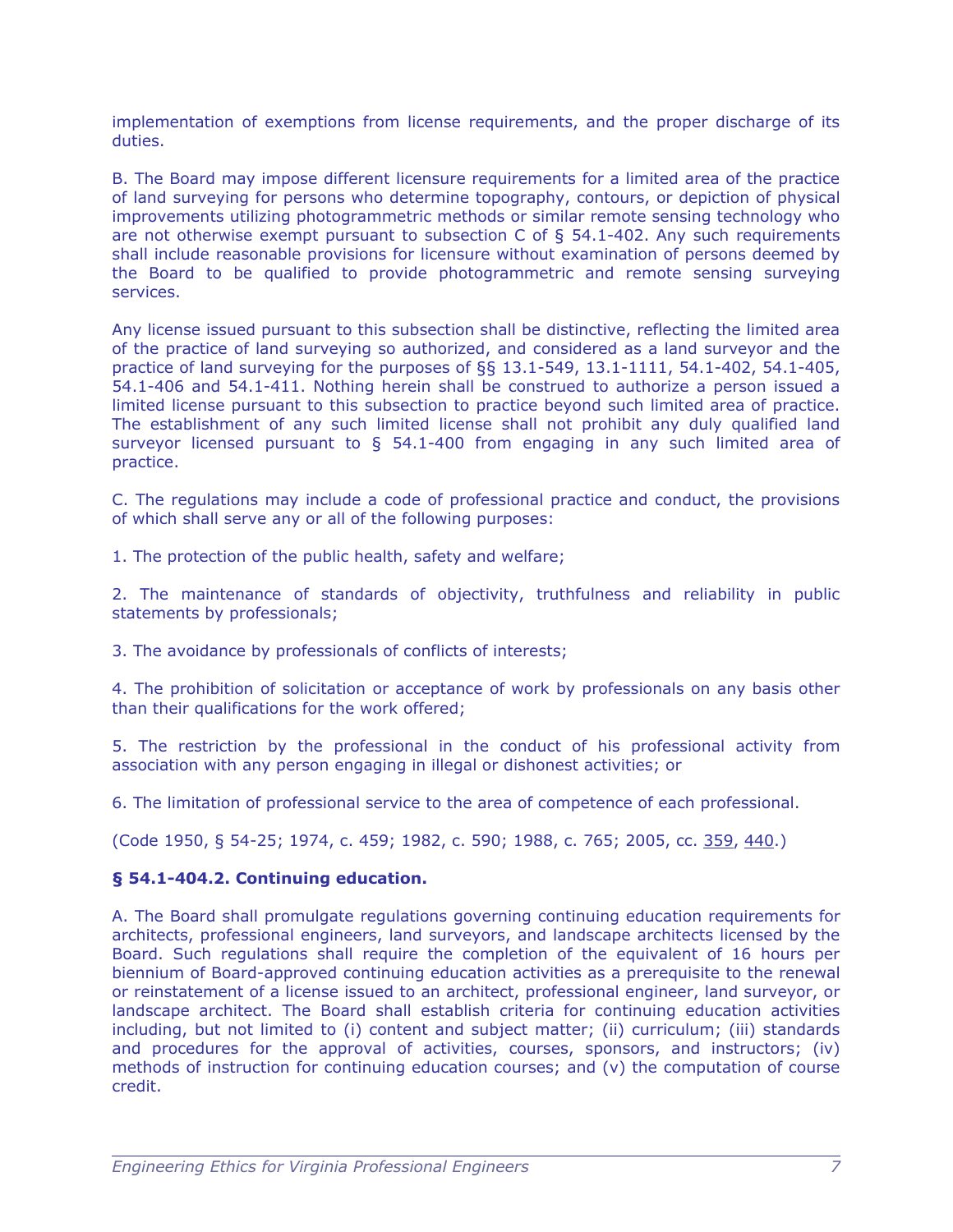B. The Board may grant exemptions or waive or reduce the number of continuing education hours required in cases of certified illness or undue hardship.

(2006, c. [683;](http://leg1.state.va.us/cgi-bin/legp504.exe?061+ful+CHAP0683) 2009, c. [309.](http://leg1.state.va.us/cgi-bin/legp504.exe?091+ful+CHAP0309))

#### **Title 13.1, Chapter 7: Professional Corporations.**

#### **§ 13.1-549. Qualifications of shareholders; special provisions for corporations rendering services of architects, professional engineers, landscape architects and land surveyors, and using the title of certified interior designers.**

A. A corporation rendering the services of architects, professional engineers, land surveyors, or landscape architects, or using the title of certified interior designers, or any combination thereof, shall issue not less than two-thirds of its shares to individuals or professional business entities duly licensed to render the services of architect, professional engineer, land surveyor, or landscape architect, or to individuals legally authorized to use the title of certified interior designer, and the remainder of said shares may be issued only to and held by individuals who are employees of the corporation whether or not such employees are licensed to render professional services or authorized to use a title. For a corporation using the title of certified interior designers and providing the services of architects, professional engineers or land surveyors, or any combination thereof, not less than two-thirds of its shares shall be held by individuals or professional business entities who are duly licensed. No other professional corporation, except for a corporation engaged in the practice of accounting as described in  $\S$  13.1-549.1, may issue any of its shares to anyone other than an individual or professional business entity who is duly licensed or otherwise legally authorized to render the same specific professional services as those for which the corporation was incorporated, including trustees of an eligible employee stock ownership plan. Notwithstanding the above limitations, a professional corporation may (i) issue its shares to a partnership each of the partners of which is duly licensed or otherwise legally authorized to render the same professional services as those for which the corporation was incorporated or (ii) issue any of its shares to, and have as shareholders, directly or indirectly, whether through shares, fractional shares, or rights or options to purchase shares, the trustees of an eligible employee stock ownership plan.

B. As an additional prerequisite for a corporation engaging in the practice of the professions of architecture, professional engineering, land surveying, or landscape architecture, or using the title of certified interior designer, or any combination thereof, such corporation shall secure a certificate of authority, which may be renewable and may be either general or limited, from the Board for Architects, Professional Engineers, Land Surveyors, Certified Interior Designers and Landscape Architects. Such certificate of authority shall be issued or renewed by the Board when in its discretion such corporation is in compliance with rules and regulations which shall be promulgated by the said Board consistent with its jurisdiction to provide adequate safeguards for the public's health, welfare and safety. The fees for a certificate of authority as described above shall be the same fees as provided for in Chapter 4 (§ 54.1-400 et seq.) of Title 54.1.

(1970, c. 77; 1972, c. 655; 1980, c. 757; 1998, c. 27;2000, cc. 191, 763;2006, cc. 672, 715;2008, c. 265;2009, c. 309.)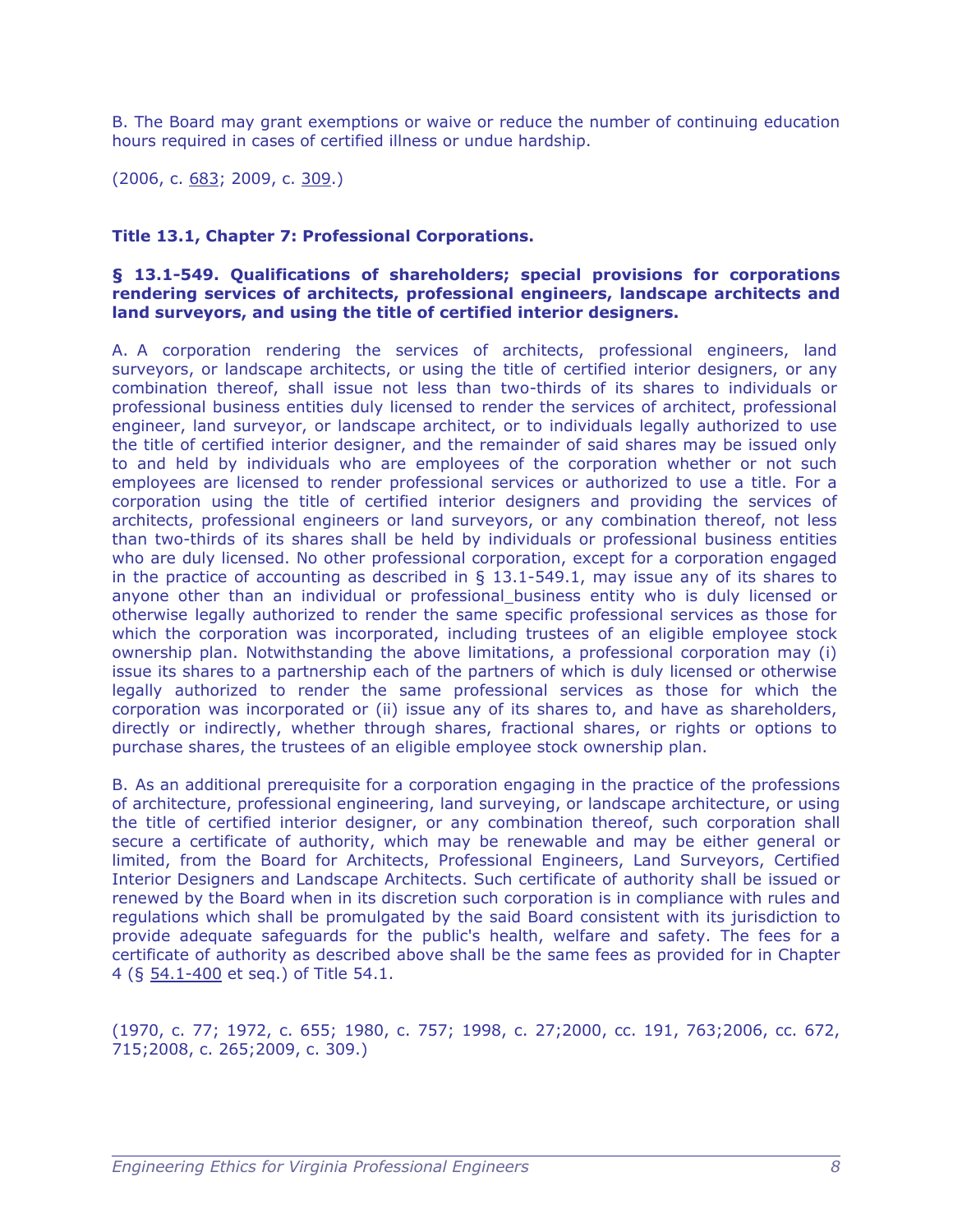#### **Title 13.1, Chapter 13: Virginia Professional Limited Liability Company Act.**

#### **§ 13.1-1111. Qualifications of members and managers; special provisions for limited liability companies rendering service of architects, professional engineers, land surveyors and landscape architects, and using the title of certified interior designers.**

Not less than two-thirds of the membership interests of a professional limited liability company rendering the services of architects, professional engineers, land surveyors, or landscape architects, or using the title of certified interior designers, or any combination thereof, shall be held by individuals duly licensed or professional business entities legally authorized to render the services of architects, professional engineers, land surveyors, or landscape architects, or by individuals or professional business entities legally authorized to use the title of certified interior designers, and the remainder of the membership interests may be held only by individuals who are employees of the professional limited liability company whether or not those employees are licensed to render professional services or authorized to use a title. For those professional limited liability companies using the title of certified interior designers and providing the services of architects, professional engineers or land surveyors, or any combination thereof, not less than two-thirds of the hip interests of the professional limited liability company shall be held by individuals who are duly licensed. No other professional limited liability company, except for a professional limited liability company engaged in the practice of accounting as described in § 13.1-1112, may have as a member anyone other than an individual or a professional business entity that is duly licensed or otherwise legally authorized to render the same professional services as those for which the professional limited liability company was organized.

As an additional prerequisite for a professional limited liability company's engaging in the practice of the professions of architecture, professional engineering, land surveying, or landscape architect, or using the title of certified interior designer, or any combination thereof, that professional limited liability company shall secure a certificate of authority, which may be renewable and may be either general or limited, from the Board for Architects, Professional Engineers, Land Surveyors, Certified Interior Designers and Landscape Architects. The certificate of authority shall be issued or renewed by the Board when in its discretion the professional limited liability company is in compliance with rules and regulations which shall be promulgated by the Board consistent with its jurisdiction to provide adequate safeguards for the public's health, welfare and safety. The fees for a certificate of authority as described above shall be the same fees as provided for in Chapter 4 (§ 54.1-400 et seq.) of Title 54.1.

(1992, c. 574; 1998, c. 27; 2000, cc. 191, 763; 2009, c. 309.)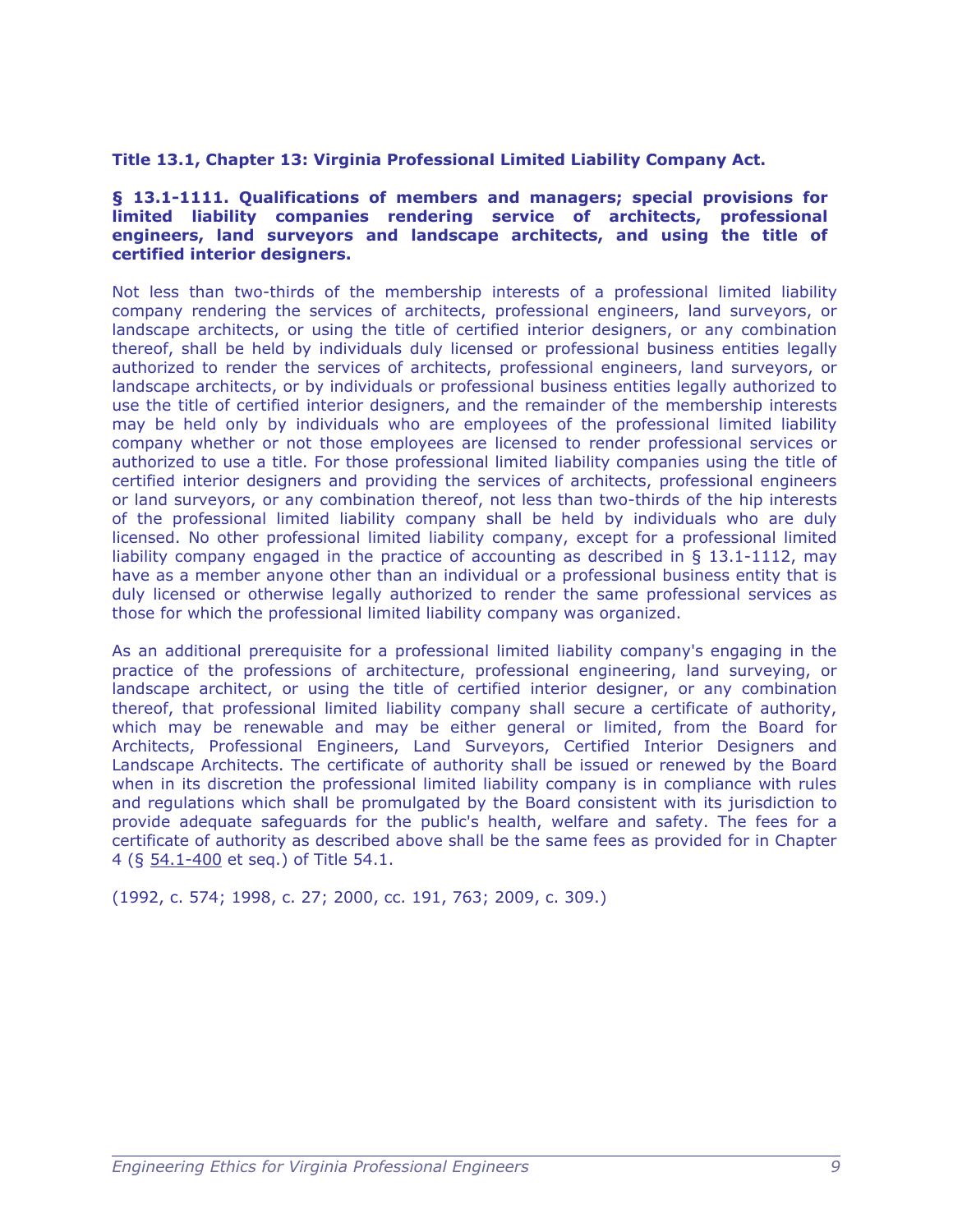### Virginia Administrative Code, Chapter 20

*The following are excerpts from Title 18, Chapter 20 of the Virginia Administrative Code. If you wish to review the entire chapter, please visit the website of the Virginia Department of Professional and Occupational Regulations and view the APELSCIDLA Board page at:*

*[http://www.dpor.virginia.gov/uploadedFiles/MainSite/Content/Boards/APELS/04REGS\\_APEL](http://www.dpor.virginia.gov/uploadedFiles/MainSite/Content/Boards/APELS/04REGS_APELS_07_01_11.pdf) [S\\_07\\_01\\_11.pdf](http://www.dpor.virginia.gov/uploadedFiles/MainSite/Content/Boards/APELS/04REGS_APELS_07_01_11.pdf)*

**Title 18, Chapter 20: Board for Architects, Professional Engineers, Land Surveyors, Certified Interior Designers and Landscape Architects Regulations**

#### **PART XII: STANDARDS OF PRACTICE AND CONDUCT**

#### **18VAC10-20-690. Responsibility to the public.**

The primary obligation of the regulant is to the public. The regulant shall recognize that the health, safety, and welfare of the general public are dependent upon professional judgments, decisions, and practices. If the judgment of the regulant is overruled resulting in circumstances when the health, safety, or welfare of the public is endangered, the regulant shall inform the employer, client, and appropriate authorities in writing of the possible consequences.

#### *Historical Notes:*

*Derived from VR130-01-2 § 12.1, eff. October 18, 1985; amended, Virginia Register Volume 4, Issue 8, eff. March 1, 1988; Volume 6, Issue 20, eff. September 1, 1990; Volume 7, Issue 14, eff. May 8, 1991; Volume 8, Issue 7, eff. February 1, 1992; Volume 10, Issue 15, eff. May 19, 1994; Volume 23, Issue 1, eff. February 1, 2007; Volume 32, Issue 6, eff. January 1, 2016.*

#### **18VAC10-20-700. Public statements.**

A. The regulant shall be truthful in all professional matters and shall include all relevant information in professional reports, statements, or testimony, which shall include the date indicating when such information was current.

B. When serving as an expert or technical witness, the regulant shall express an opinion only when it is based on an adequate knowledge of the facts in the issue and a background of competence in the subject matter.

C. Except when appearing as an expert witness in court or in an administrative proceeding when the parties are represented by counsel, the regulant shall issue no statements,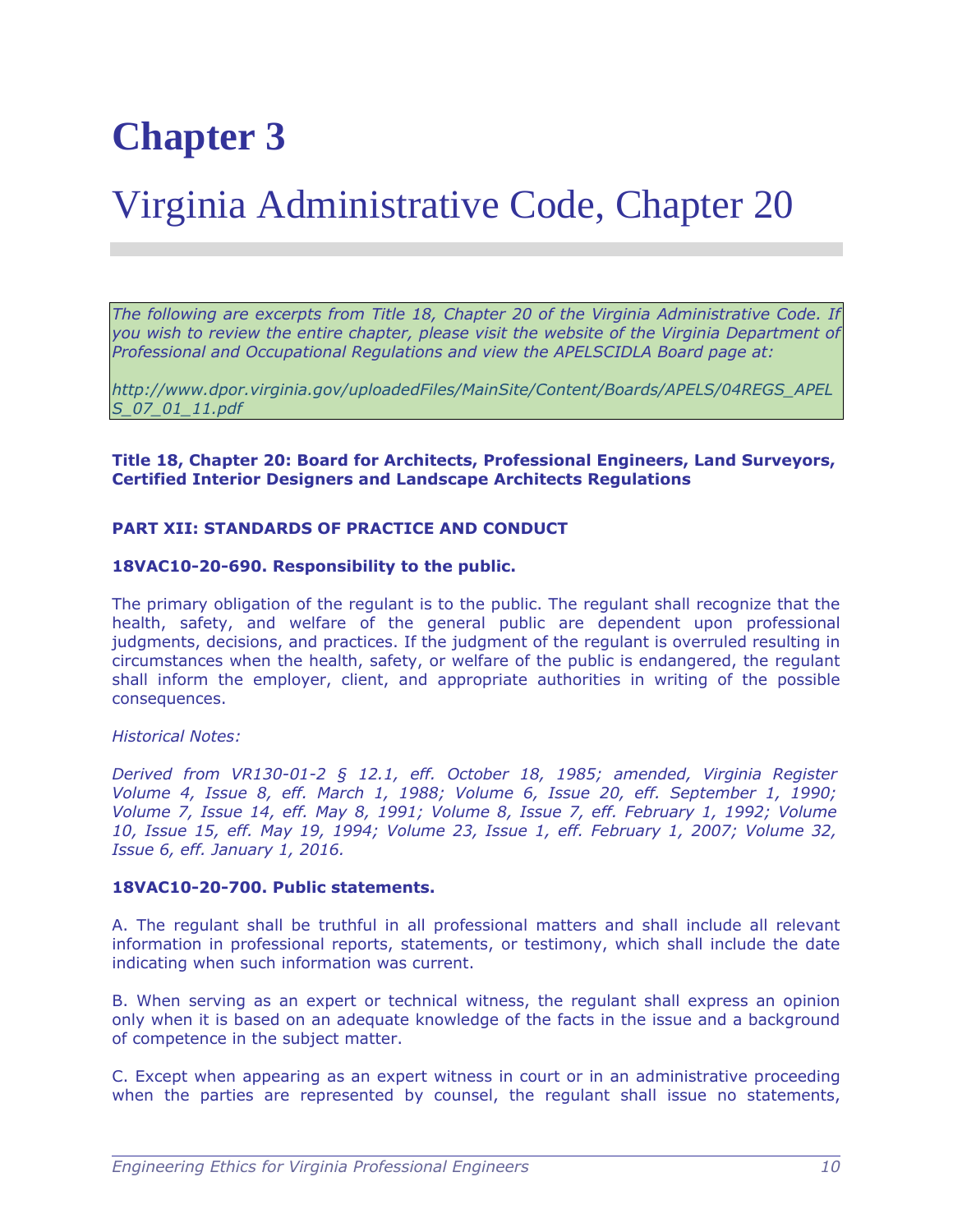reports, criticisms, or arguments on matters relating to professional practice that are inspired by or paid for by interested persons, unless the regulant has prefaced the comment by disclosing any self-interest and the identities of all persons on whose behalf the regulant is speaking.

D. A regulant shall not knowingly make a materially false statement or deliberately withhold a material fact requested in connection with his application for licensure, certification, registration, renewal, or reinstatement.

#### *Historical Notes:*

*Derived from VR130-01-2 § 12.2, eff. October 18, 1985; amended, Virginia Register Volume 4, Issue 8, eff. March 1, 1988; Volume 6, Issue 20, eff. September 1, 1990; Volume 7, Issue 14, eff. May 8, 1991; Volume 8, Issue 7, eff. February 1, 1992; Volume 10, Issue 15, eff. May 19, 1994; Volume 13, Issue 23, eff. October 1, 1997; Volume 23, Issue 1, eff. February 1, 2007; Volume 32, Issue 6, eff. January 1, 2016.*

#### **18VAC10-20-710. Conflicts of interest.**

A. The regulant shall promptly and fully inform an employer or client of any business association, interest, or circumstance which may influence the regulant's judgment or the quality of service.

B. The regulant shall not accept compensation, financial or otherwise, from more than one party for services on or pertaining to the same project unless the circumstances are fully disclosed and agreed to in writing by all interested parties.

C. The regulant shall not solicit or accept financial or other valuable consideration from material or equipment suppliers for specifying their products or services.

D. The regulant shall not solicit or accept gratuities, directly or indirectly, from contractors, their agents, or other parties dealing with a client or employer in connection with work for which the regulant is responsible.

#### *Historical Notes:*

*Derived from VR130-01-2 § 12.3, eff. October 18, 1985; amended, Virginia Register Volume 4, Issue 8, eff. March 1, 1988; Volume 6, Issue 20, eff. September 1, 1990; Volume 7, Issue 14, eff. May 8, 1991; Volume 8, Issue 7, eff. February 1, 1992; Volume 10, Issue 15, eff. May 19, 1994; Volume 13, Issue 23, eff. October 1, 1997; Volume 23, Issue 1, eff. February 1, 2007; Volume 32, Issue 6, eff. January 1, 2016.*

#### **18VAC10-20-720. Solicitation of work or employment.**

A. In the course of soliciting work from, or employment by, a public authority the regulant shall not directly or indirectly:

1. Give, solicit, or receive any gratuity, contribution, or consideration to unlawfully influence the award of a contract;

2. Give, solicit, or receive any gratuity, contribution, or consideration that may reasonably be construed as an intention to influence the awarding of a contract; or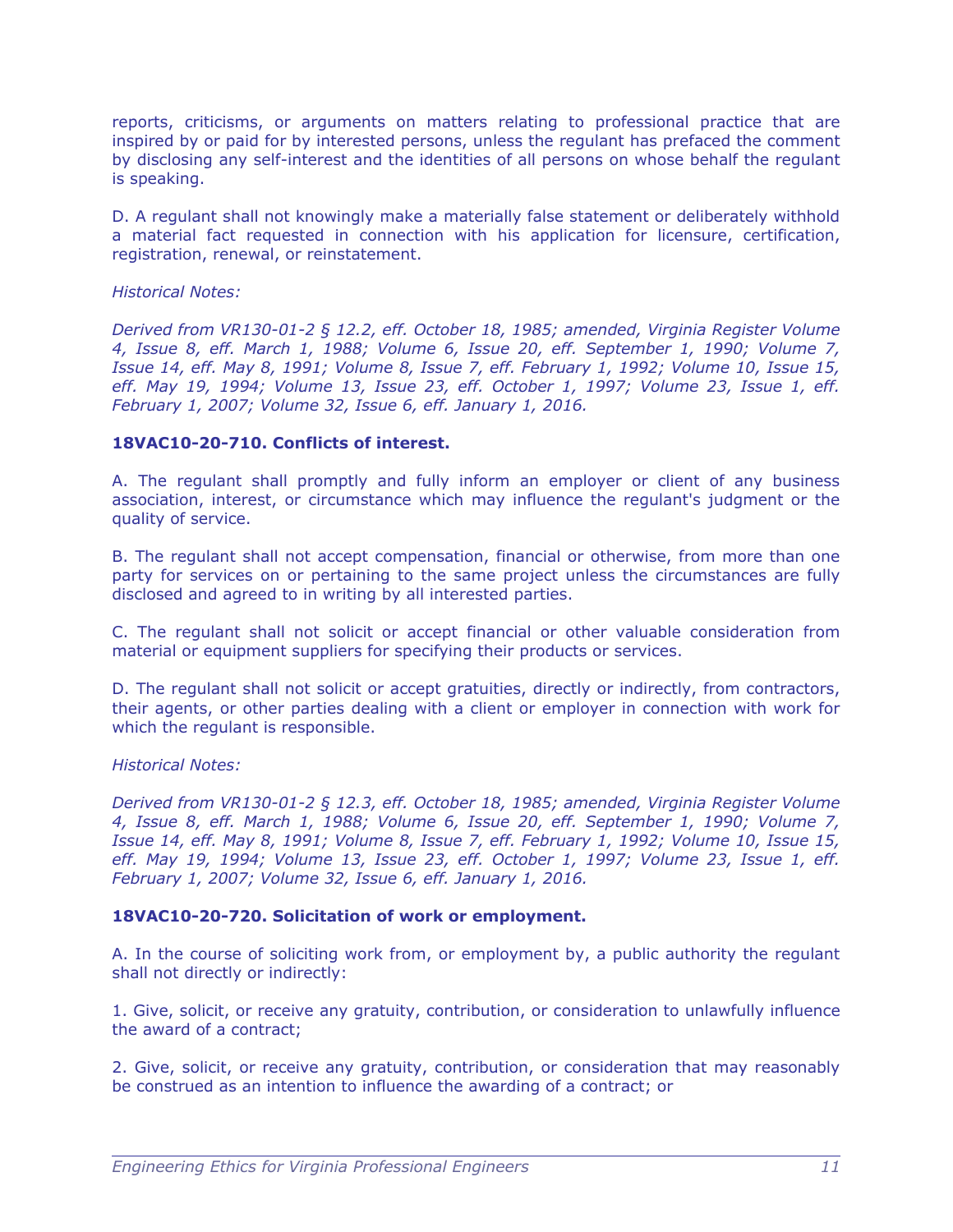3. Offer or provide any gift or other valuable consideration in order to secure work.

B. The regulant shall not pay, directly or indirectly, a commission, percentage, or brokerage fee to a potential or existing client in order to secure work.

C. The regulant shall not falsify or knowingly allow misrepresentation of his or an associate's:

1. Academic or professional qualifications or work; or

2. Degree of responsibility for prior assignments.

D. Materials used in the solicitation of employment shall not misrepresent facts concerning employers, employees, associates, joint ventures, or past accomplishments of any kind.

#### *Historical Notes:*

*Derived from VR130-01-2 § 12.4, eff. October 18, 1985; amended, Virginia Register Volume 4, Issue 8, eff. March 1, 1988; Volume 6, Issue 20, eff. September 1, 1990; Volume 7, Issue 14, eff. May 8, 1991; Volume 8, Issue 7, eff. February 1, 1992; Volume 10, Issue 15, eff. May 19, 1994; Volume 18, Issue 7, eff. March 1, 2002; Volume 23, Issue 1, eff. February 1, 2007; Volume 32, Issue 6, eff. January 1, 2016.*

#### **18VAC10-20-730. Competency for assignments.**

A. The professional shall undertake to perform professional assignments only when qualified by education or experience, or both, and licensed or certified in the profession involved. Licensed professionals may perform assignments related to interior design provided they do not hold themselves out as certified in this profession unless they are so certified by this board. The professional may accept an assignment requiring education or experience outside of the field of the professional's competence, but only to the extent that services are restricted to those phases of the project in which the professional is qualified. All other phases of such project shall be the responsibility of licensed or certified associates, consultants or employees.

B. A professional shall not misrepresent to a prospective or existing client or employer his qualifications and the scope of his responsibility in connection with work for which he is claiming credit.

C. The professional shall adhere to the minimum standards and requirements pertaining to the practice of his own profession, as well as other professions if incidental work is performed.

#### *Historical Notes:*

*Derived from VR130-01-2 §12.5, eff. October 18, 1985; amended, Virginia Register Volume 4, Issue 8, eff. March 1, 1988; Volume 6, Issue 20, eff. September 1, 1990; Volume 7, Issue 14, eff. May 8, 1991; Volume 8, Issue 7, eff. February 1, 1992; Volume 10, Issue 15, eff. May 19, 1994; Volume 16, Issue 3, eff. December 1, 1999; Volume 23, Issue 1, eff. February 1, 2007; Volume 26, Issue 4, eff. July 1, 2010.*

#### **18VAC10-20-740. Professional responsibility.**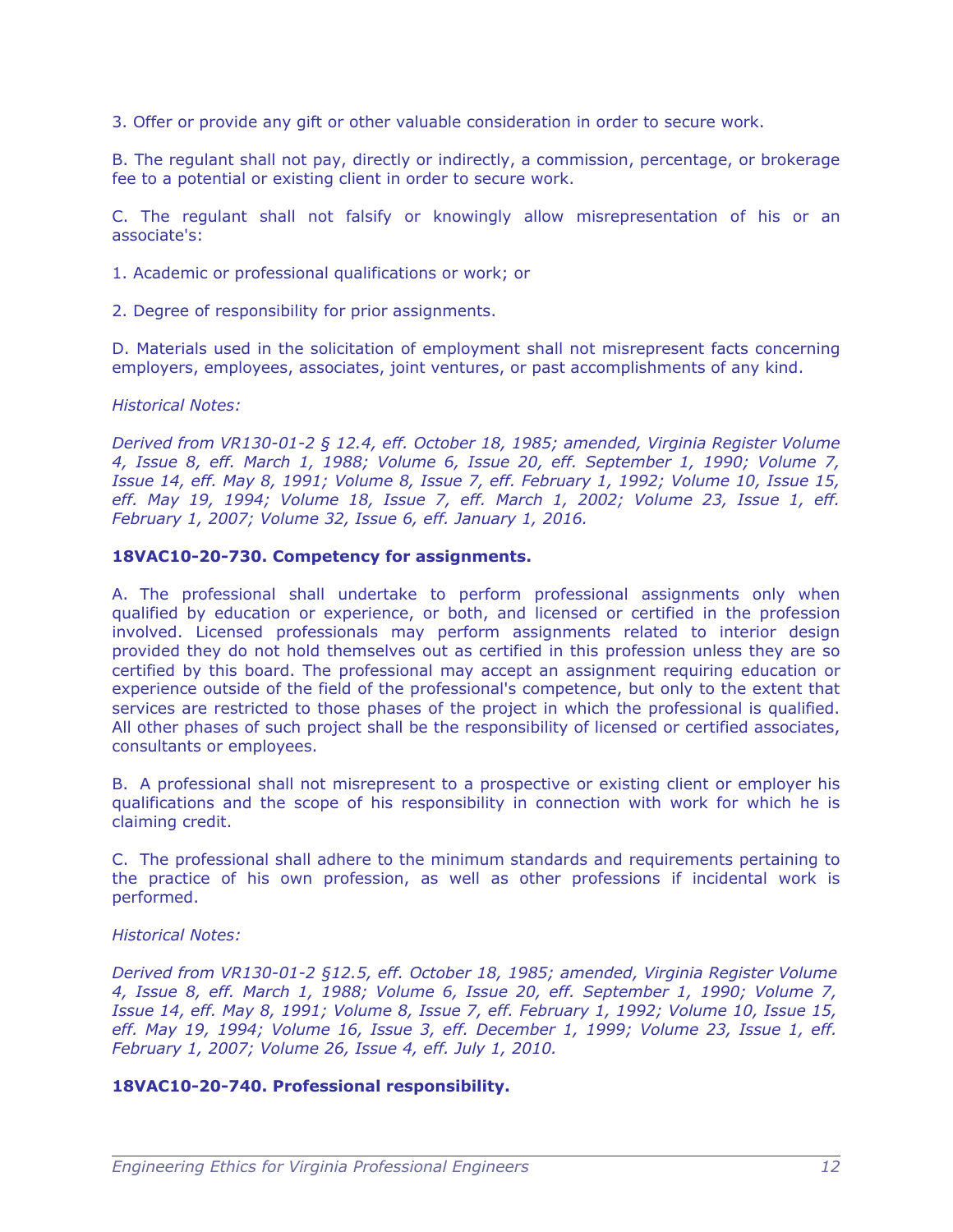A. Unless exempt by statute, all architectural, engineering, land surveying, landscape architectural, and interior design work must be completed by a professional or a person performing the work who is under the direct control and personal supervision of a professional.

B. A professional shall be able to clearly define his scope and degree of direct control and personal supervision, clearly define how it was exercised, and demonstrate that he was responsible within that capacity for the work that he has sealed, signed, and dated. For the work prepared under his supervision, a professional shall:

1. Have detailed professional knowledge of the work;

- 2. Exercise the degree of direct control over work that includes:
	- a. Having control over decisions on technical matters of policy and design;
	- b. Personally making professional decisions or the review and approval of proposed decisions prior to implementation, including the consideration of alternatives to be investigated and compared for designed work, whenever professional decisions are made that could affect the health, safety, and welfare of the public involving permanent or temporary work;
	- c. The selection or development of design standards and materials to be used; and
	- d. Determining the validity and applicability of recommendations prior to incorporation into the work, including the qualifications of those making the recommendations;

3. Have exercised his professional judgment in all professional matters that are embodied in the work and the drawings, specifications, or other documents involved in the work; and

4. Have exercised critical examination and evaluation of an employee's, consultant's, subcontractor's, or project team member's work product, during and after preparation, for purposes of compliance with applicable laws, codes, ordinances, regulations, and usual and customary standards of care pertaining to professional practice.

C. The regulant shall not knowingly associate in a business venture with, or permit the use of his name, by any person or firm when there is reason to believe that person or firm is engaging in activity of a fraudulent or dishonest nature or is violating statutes or any of these regulations.

D. A regulant who has direct knowledge or reason to believe that any individual or firm may have violated or may currently be violating any of these provisions, or the provisions of Chapters 7 (§ 13.1-542.1 et seq.) and 13 (§ 13.1-1100 et seq.) of Title 13.1 or Chapters 1 (§ 54.1-100 et seq.) through 4 (§ 54.1-400 et seq.) of Title 54.1 of the Code of Virginia, shall immediately inform the board in writing and shall cooperate in furnishing any further information or assistance that may be required by the board or any of its agents.

E. Upon request by the board or any of its agents, the regulant shall produce any plan, plat, document, sketch, book, record, or copy thereof concerning a transaction covered by this chapter and shall cooperate in the investigation of a complaint filed with the board against a regulant.

F. Except as authorized by 18VAC10-20-760 A 2, a regulant shall not utilize the design,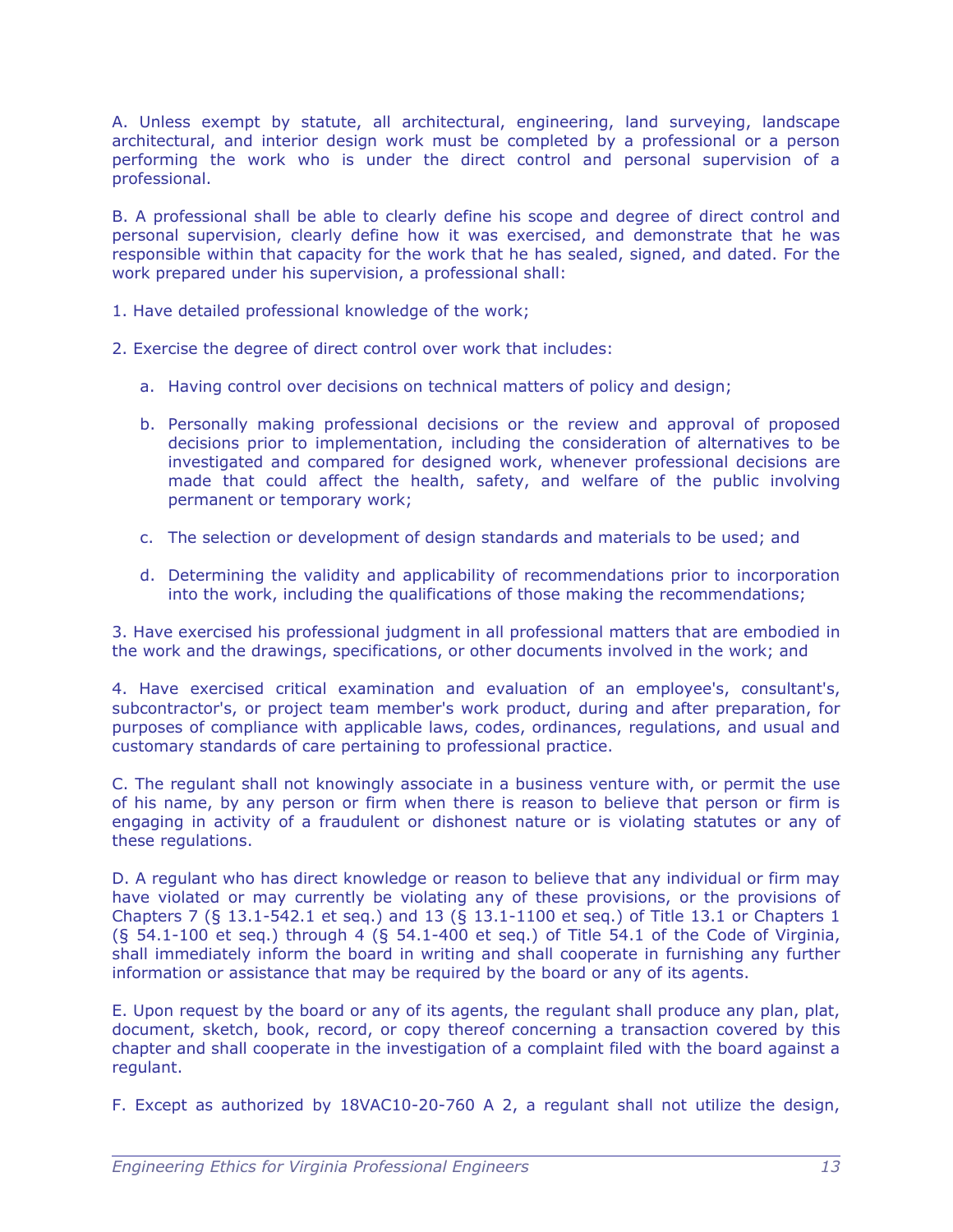drawings, specifications, or work of another regulant to complete or to replicate any work without the written consent of the person or organization that owns the design, drawings, specifications, or work.

G. Utilization and modification of work.

1. A regulant who utilizes the designs, drawings, specifications, or work of another regulant pursuant to subsection F of this section or 18VAC10-20-760 A 2, or who modifies any plats or surveys, shall conduct a thorough review of the work to verify that it has been accomplished to the same extent that would have been done under the direct control and personal supervision of the regulant affixing the professional seal, signature, and date. The regulant shall assume full responsibility for the utilization of any unsealed work or any changes or modifications to previously sealed work.

2. The information contained in recorded plats or surveys may be utilized by another regulant without permission.

#### *Historical Notes:*

*Derived from VR130-01-2 § 12.6, eff. October 18, 1985; amended, Virginia Register Volume 4, Issue 8, eff. March 1, 1988; Volume 6, Issue 20, eff. September 1, 1990; Volume 7, Issue 14, eff. May 8, 1991; Volume 8, Issue 7, eff. February 1, 1992; Volume 10, Issue 15, eff. May 19, 1994; Volume 13, Issue 23, eff. October 1, 1997; Volume 16, Issue 3, eff. December 1, 1999; Volume 18, Issue 7, eff. March 1, 2002; Volume 23, Issue 1, eff. February 1, 2007; Volume 32, Issue 6, eff. January 1, 2016.*

#### **18VAC10-20-750. Good standing in other jurisdictions.**

A. A regulant licensed, certified, or registered to practice architecture, engineering, land surveying, landscape architecture, or interior design in any jurisdiction shall be in good standing in every jurisdiction where licensed, certified, or registered.

B. A regulant who has received a reprimand, civil penalty, or monetary penalty, or whose license, certificate or registration is revoked, suspended, denied, or surrendered as a result of a disciplinary action by any jurisdiction, shall notify the board of such action within 30 days.

#### *Historical Notes:*

*Derived from VR130-01-2 § 12.7, eff. October 18, 1985; amended, Virginia Register Volume 4, Issue 8, eff. March 1, 1988; Volume 6, Issue 20, eff. September 1, 1990; Volume 7, Issue 14, eff. May 8, 1991; Volume 8, Issue 7, eff. February 1, 1992; Volume 10, Issue 15, eff. May 19, 1994; Volume 18, Issue 7, eff. March 1, 2002; Volume 23, Issue 1, eff. February 1, 2007; Volume 32, Issue 6, eff. January 1, 2016.*

#### **18VAC10-20-760. Use of seal.**

A. Affixing of a professional seal, signature, and date shall indicate that the professional has exercised direct control and personal supervision over the work to which it is affixed. Affixing of the seal, signature, and date also indicates the professional's acceptance of responsibility for the work shown thereon.

1. No professional shall affix a seal, signature, and date or certification to a plan, plat,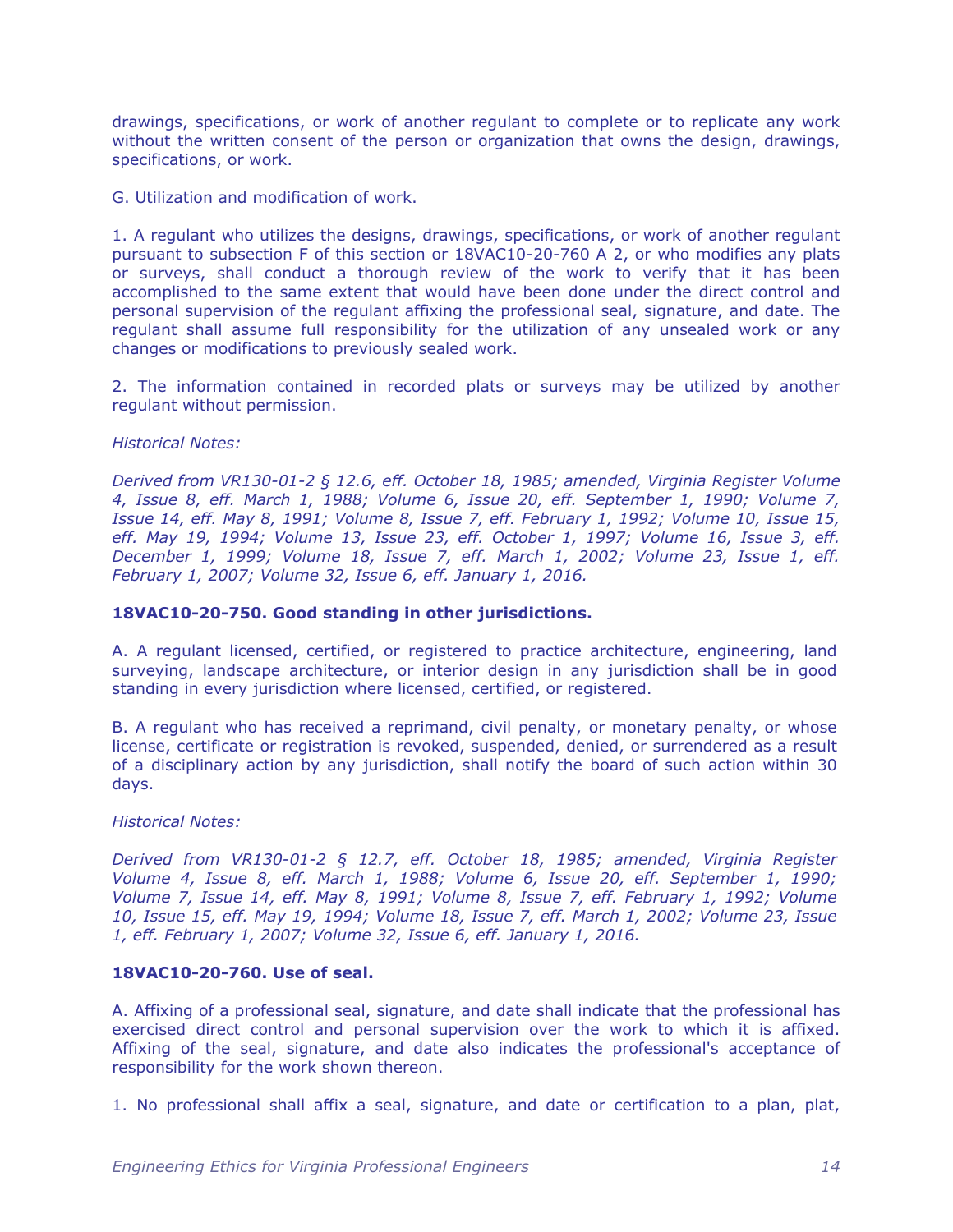document, sketch, or other work constituting the practice of the professions regulated that has been prepared by an unlicensed or uncertified person unless such work was performed under the direct control and personal supervision of the professional while the unlicensed or uncertified person was an employee of the same firm as the professional or was under written contract to the same firm that employs the professional.

2. If the original professional of record is no longer able to seal, sign, and date completed professional work, such work may be sealed, signed, and dated by another qualified professional pursuant to the standards established in 18VAC10-20-740 G 1.

B. Documents to be sealed.

1. All final documents, including original cover sheet of plans, plats, documents, sketches, technical reports, and specifications, and each original sheet of plans, plats, or drawings prepared by the professional, or someone under his direct control and personal supervision, shall be sealed, signed, and dated by the professional. All final documents shall also bear the professional's name or firm name, address, and project name. Final documents are completed documents or copies submitted on a client's behalf for approval by authorities, for construction, or for recordation.

2. For projects involving multiple sets of plans from multiple professionals involved in the same project, each professional shall seal, sign, and date the final documents for the work component that he completed or that was completed under his direct control and personal supervision. The professional responsible for the compilation of the project shall seal, sign, and date the cover sheet of the aggregate collection of final documents for the project.

C. An electronic seal, signature, and date are permitted to be used in lieu of an original seal, signature, and date when the following criteria, and all other requirements of this section, are met:

1. It is a unique identification of the professional;

2. It is verifiable; and

3. It is under the professional's direct control.

D. Incomplete plans, plats, documents, and sketches, whether advance or preliminary copies, shall be so identified on the plan, plat, document, or sketch and need not be sealed, signed or dated. Advance or preliminary copies of incomplete plans, plats, documents, and sketches must be clearly identified as not complete but need not be sealed, signed, or dated.

E. All work performed by a professional who is licensed or certified by this board, including work that is exempt from licensure pursuant to  $\S$  54.1-402 of the Code of Virginia, shall be sealed, signed, and dated pursuant to subsection B of this section.

F. The original seal shall conform in detail and size to the design illustrated below and shall be two inches in diameter. The designs below may not be shown to scale: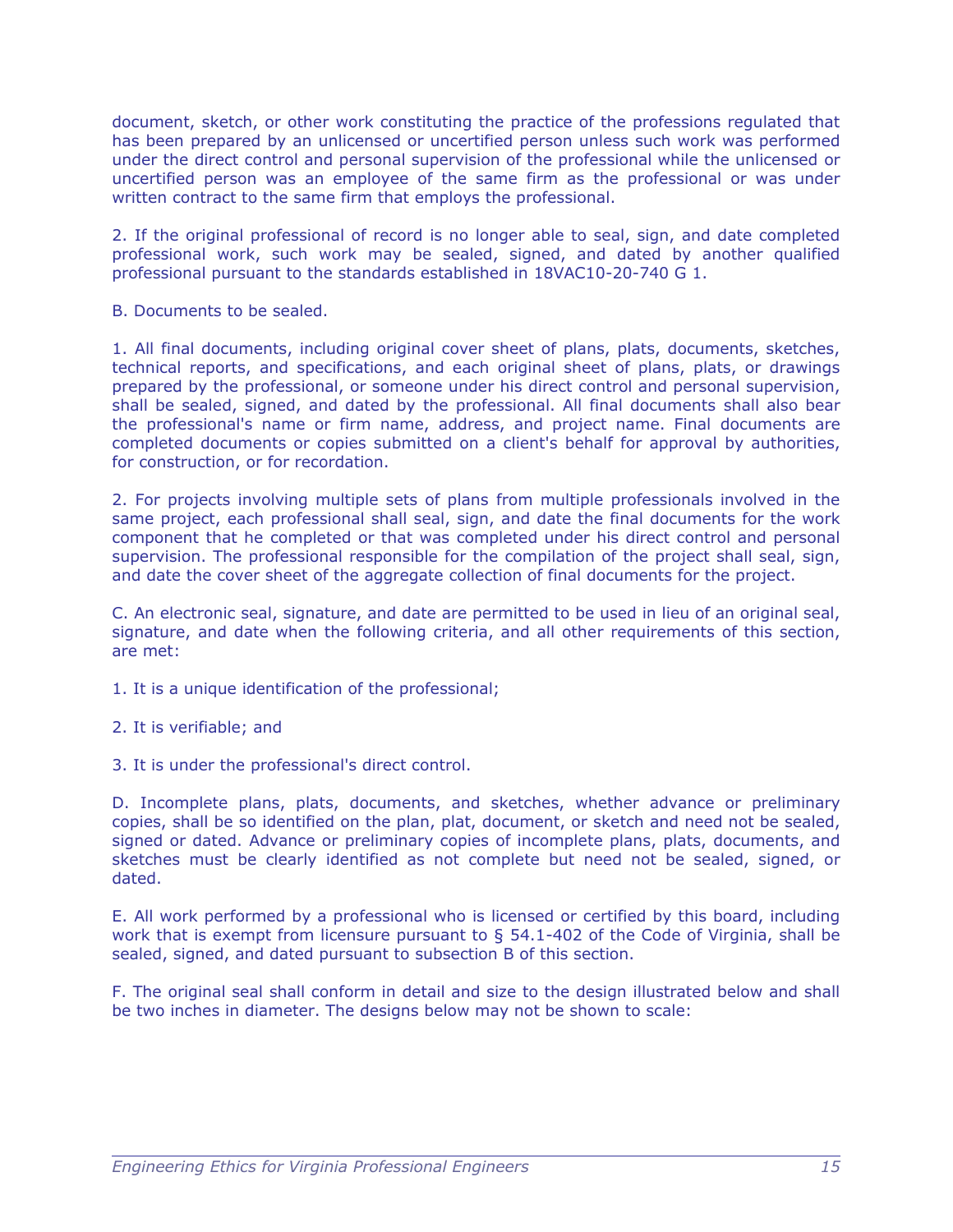

\*The number referred to is the last six-digit number as shown on the license or certificate. The number is permanent. Leading zeros contained in the six-digit number may be omitted from the seal.

#### *Historical Notes:*

*Derived from VR130-01-2 § 12.8, eff. October 18, 1985; amended, Virginia Register Volume 4, Issue 8, eff. March 1, 1988; Volume 6, Issue 20, eff. September 1, 1990; Volume 7, Issue 14, eff. May 8, 1991; Volume 8, Issue 7, eff. February 1, 1992; Volume 10, Issue 15, eff. May 19, 1994; Volume 13, Issue 23, eff. October 1, 1997; Volume 16, Issue 3, eff. December 1, 1999; Volume 18, Issue 7, eff. March 1, 2002; Volume 23, Issue 1, eff. February 1, 2007; Volume 25, Issue 3, eff. December 1, 2008; Volume 26, Issue 4, eff. July 1, 2010; Volume 32, Issue 6, eff. January 1, 2016.*

#### **18VAC10-20-770. Organization and styling of practice.**

A. A firm shall offer or practice only the professions shown on its board-issued registration.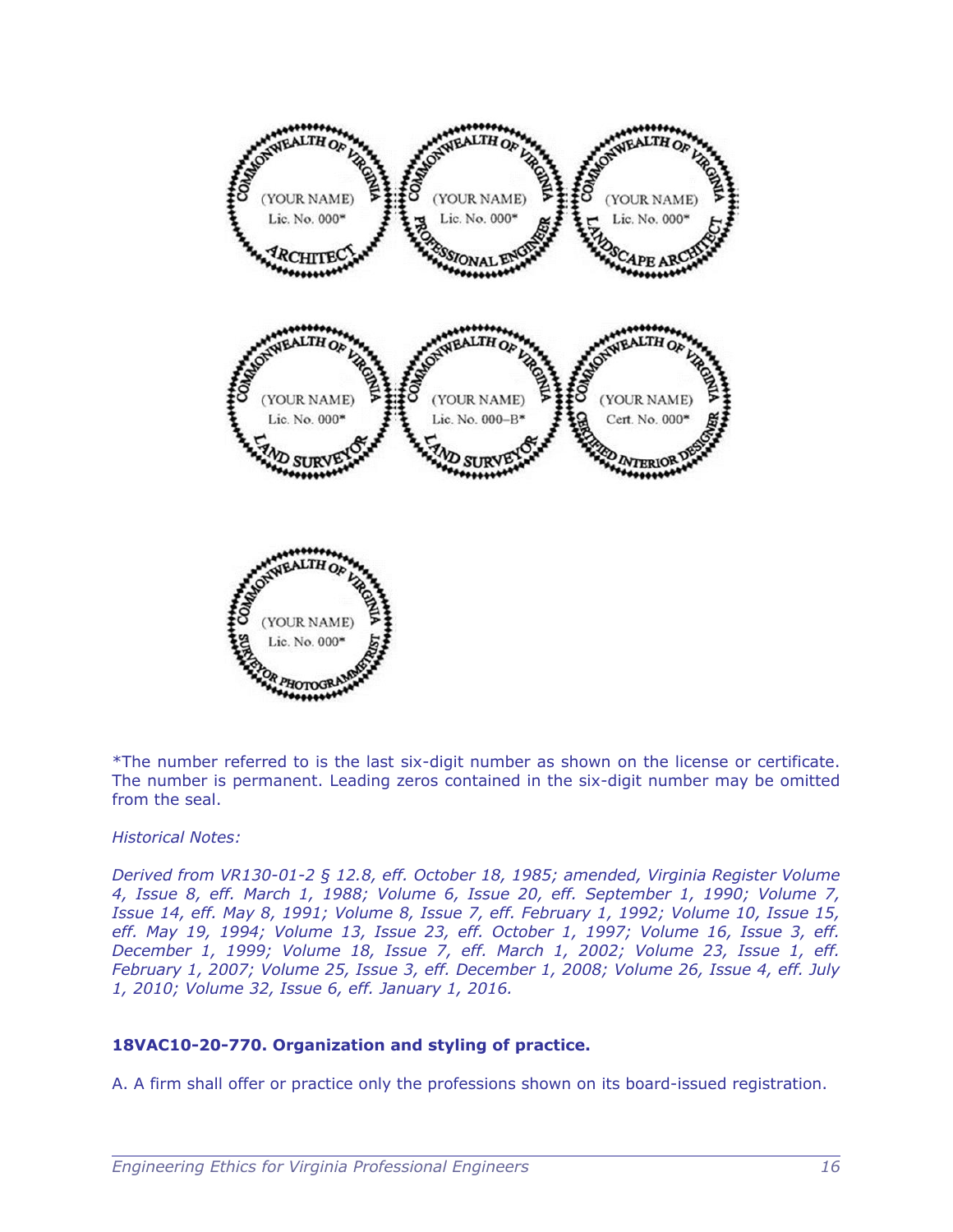B. Nothing shall be contained in the name, letterhead or other styling of a professional practice implying a relationship, ability or condition which does not exist. Professional services that the firm is not properly registered to provide shall not be included in the name.

C. An assumed, fictitious or corporate name shall not be misleading as to the identity, responsibility or status of those practicing professionals employed or contracted by the registrant. Any advertisement, sign, letterhead, business card, directory, or any other form of representation shall avoid reference to any service that cannot be provided for under a resident responsible person.

#### *Historical Notes:*

*Derived from VR130-01-2 § 12.9, eff. October 18, 1985; amended, Virginia Register Volume 4, Issue 8, eff. March 1, 1988; Volume 6, Issue 20, eff. September 1, 1990; Volume 7, Issue 14, eff. May 8, 1991; Volume 8, Issue 7, eff. February 1, 1992; Volume 10, Issue 15, eff. May 19, 1994; Volume 23, Issue 1, eff. February 1, 2007; Volume 32, Issue 6, eff. January 1, 2016*.

#### **18VAC10-20-780. Professional required at each place of business.**

A. Any regulant maintaining a place of business that offers or practices architectural, engineering, land surveying, landscape architectural, or certified interior design services in Virginia, shall name at least one responsible person for each profession offered or practiced at each place of business.

B. Each resident responsible person designated by the firm shall exercise direct control and personal supervision of the work being offered or practiced at each place of business. Each resident responsible person may be responsible for more than one location provided that he is resident at each place of business during a majority of its operating hours.

#### *Historical Notes:*

*Derived from VR130-01-2 § 12.10, eff. October 18, 1985; amended, Virginia Register Volume 4, Issue 8, eff. March 1, 1988; Volume 6, Issue 20, eff. September 1, 1990; Volume 7, Issue 14, eff. May 8, 1991; Volume 8, Issue 7, eff. February 1, 1992; Volume 10, Issue 15, eff. May 19, 1994; Volume 13, Issue 23, eff. October 1, 1997; Volume 16, Issue 3, eff. December 1, 1999; Volume 18, Issue 7, eff. March 1, 2002; Volume 23, Issue 1, eff. February 1, 2007; Volume 26, Issue 4, eff. July 1, 2010; Volume 32, Issue 6, eff. January 1, 2016*.

#### **18VAC10-20-790. Sanctions.**

A license, certificate, or registration shall not be sanctioned unless a majority of the eligible voting members of the entire board vote for the action. The board may discipline or sanction any regulant if the board finds that:

1. The regulant failed to maintain good moral character pursuant to the definition in 18VAC10-20-10;

2. The license, certification, or registration was obtained or renewed through fraud or misrepresentation;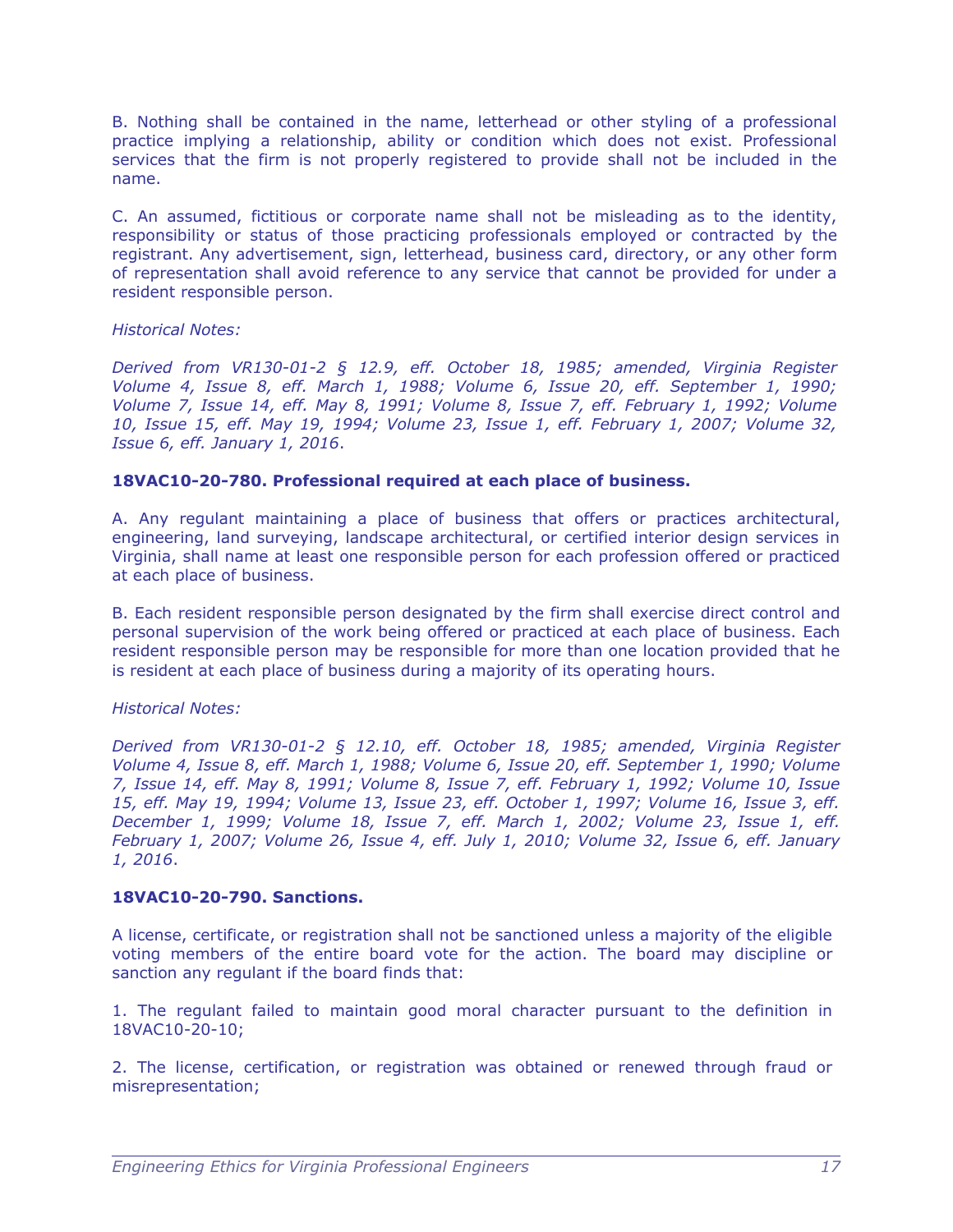3. The regulant has been found guilty by the board, or by a court of competent jurisdiction, of any material misrepresentation in the course of professional practice, or has been convicted, pleaded guilty or has been found guilty, regardless of adjudication or deferred adjudication, of any felony or misdemeanor that, in the judgment of the board, adversely affects the regulant's ability to perform satisfactorily within the regulated discipline. Any plea of nolo contendere shall be considered a conviction for the purposes of this chapter. The board shall review the conviction pursuant to the provisions of § 54.1-204 of the Code of Virginia;

4. The regulant is guilty of professional incompetence, negligence, or gross negligence;

5. The regulant has abused drugs or alcohol to the extent that professional competence is adversely affected;

6. The regulant fails to comply, or misrepresents any information pertaining to their compliance, with any of the continuing education requirements as contained in this chapter;

7. The regulant violates any standard of practice and conduct as defined in this chapter; or

8. The regulant violates or induces others to violate any provision of Chapters 7 (§ 13.1- 542.1 et seq.) and 13 (§ 13.1-1100 et seq.) of Title 13.1 or Chapters 1 (§ 54.1-100 et seq.) through 4 (§ 54.1-400 et seq.) of Title 54.1 of the Code of Virginia, or any other statute applicable to the practice of the professions regulated by this chapter.

#### *Historical Notes:*

*Derived from VR130-01-2 § 12.11, eff. October 18, 1985; amended, Virginia Register Volume 4, Issue 8, eff. March 1, 1988; Volume 6, Issue 20, eff. September 1, 1990; Volume 7, Issue 14, eff. May 8, 1991; Volume 8, Issue 7, eff. February 1, 1992; Volume 10, Issue 15, eff. May 19, 1994; Volume 13, Issue 23, eff. October 1, 1997; Volume 16, Issue 3, eff. December 1, 1999; Volume 23, Issue 1, eff. February 1, 2007; Volume 25, Issue 12, eff. April 1, 2009; Volume 32, Issue 6, eff. January 1, 2016.*

#### **18VAC10-20-795. Change of address.**

All regulants shall notify the board in writing of any change of address within 30 days of making the change. When submitting a change of address, regulants holding more than one license, certificate, or registration shall inform the board of each affected by the change. A post office box will not be accepted in lieu of a physical address.

#### *Historical Notes:*

*Derived from Virginia Register Volume 16, Issue 3, eff. December 1, 1999; amended, Virginia Register Volume 23, Issue 1, eff. February 1, 2007; Volume 32, Issue 6, eff. January 1, 2016.*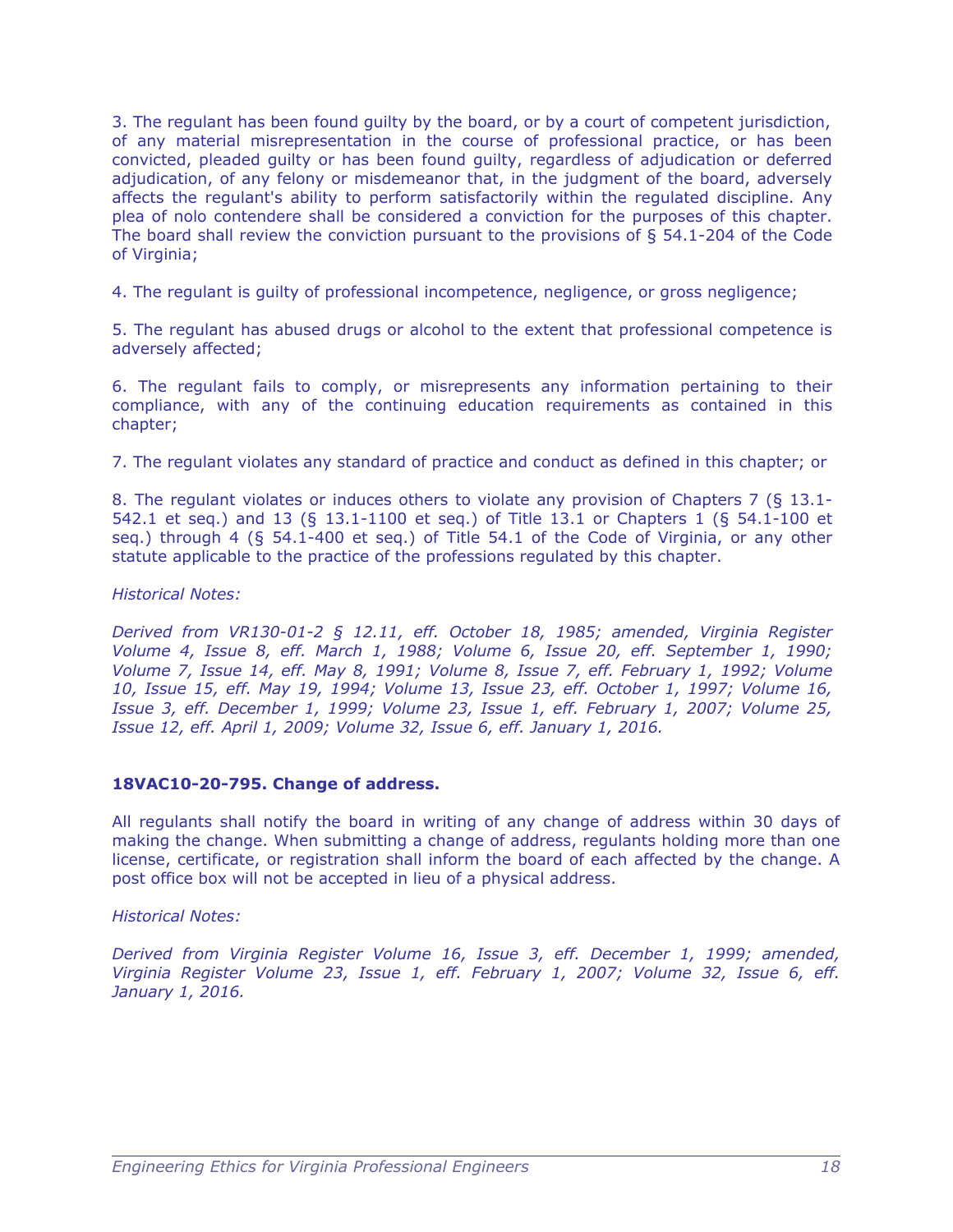### Disciplinary Process

#### **Filing a Complaint**

The Regulatory Programs and Compliance Section of the Department of Professional and Occupational Regulation (the "Department") reviews complaints to determine whether the Department is authorized to process the complaint. The Department will only process complaints against individuals or businesses that are subject to the laws or regulations of regulatory boards within the Department. The Regulatory Programs and Compliance Section of the Department is divided into the following sections:

#### **Complaint Analysis and Resolution**

The Complaint Analysis and Resolution section is responsible for the receipt, processing, and analysis of all complaints coming into the Department. Upon review, the Complaint Analysis and Resolution Section may close the file, investigate the complaint, resolve the matter by a consent order, or refer the case to Alternative Dispute Resolution or Investigations for further action.

#### **Investigations**

Investigators are responsible for obtaining the evidence regarding complaints and determining whether the evidence supports a probable violation of the Board's regulations and/or laws. Investigators prepare a Report of Findings, which outlines the facts in support of probable violation(s) of the Board's regulations and/or laws. Investigators also enforce the criminal laws under the Agency's jurisdiction, including practicing without a license and filing a false or fraudulent application for licensure or registration. Investigators are also responsible for other special investigations involving potential public harm and are the Agency's liaison and networking arm providing assistance and support to other law enforcement and government agencies.

#### **Adjudication**

The Adjudication section reviews files referred from Complaint Analysis and Resolution or Field Investigations that there is probable cause of a violation of the Board's regulations and/or laws. The Adjudication section is responsible for conducting Informal Fact-Finding Conferences ("IFF"), which includes scheduling the IFF, sending the Notice, presenting the IFF, and providing support to the Presiding Officer or Board member at the IFF in preparing the Summary.

#### **Alternative Dispute Resolution**

In some instances, DPOR may offer Alternative Dispute Resolution (ADR) to resolve a report against a licensee. A form of mediation, ADR is free, voluntary, confidential, and nonadversarial, with the objective of reaching a mutually acceptable agreement between the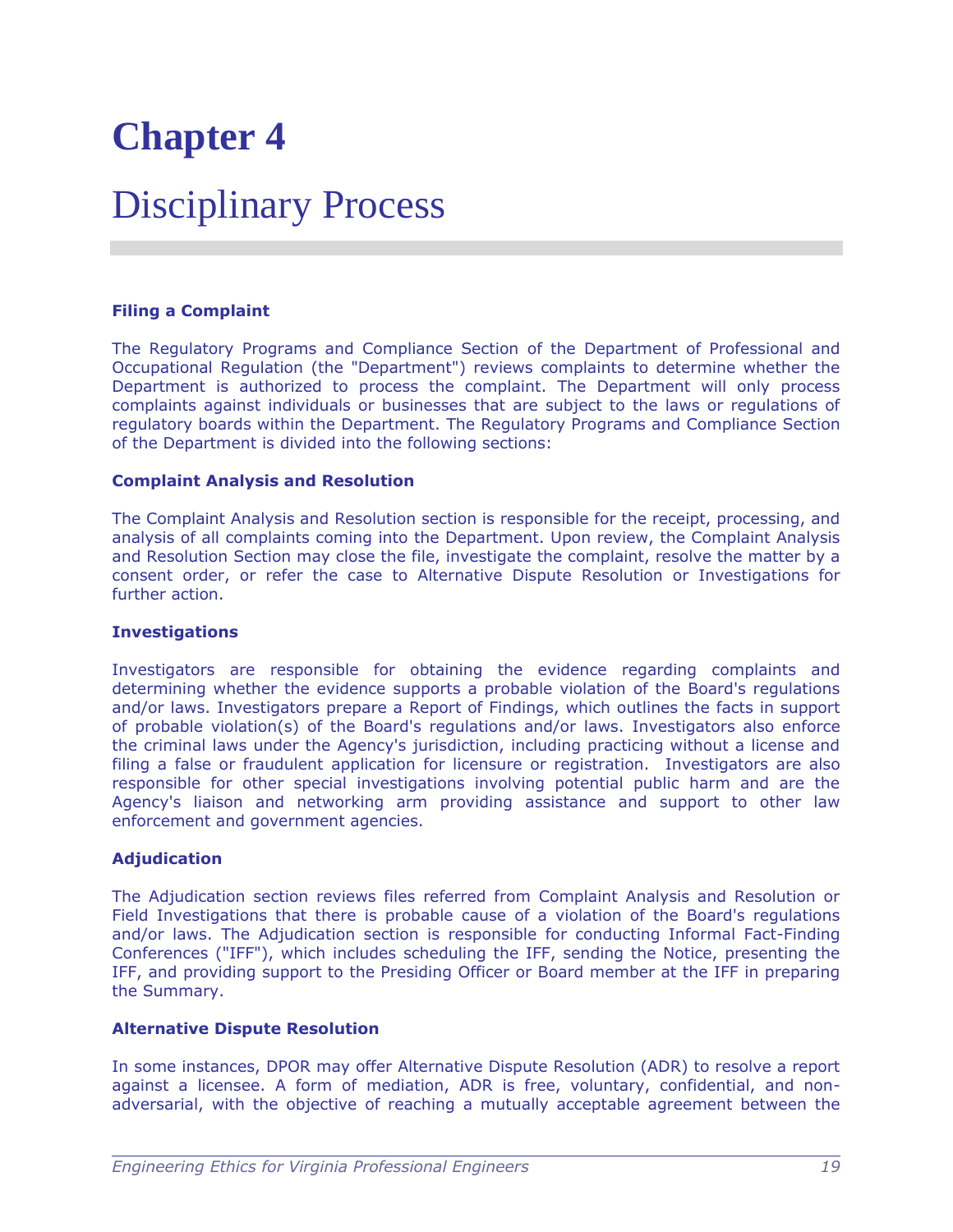consumer and the licensee. Parties that resolve disputes through ADR avoid months of a formal investigation and possible civil litigation. If the dispute cannot be resolved through the ADR process, the file will be assigned to Investigations and follow the traditional disciplinary process.

#### **Consent Order**

Following an investigation in which the evidence supports a probable violation, DPOR may offer a licensee the opportunity to enter into a voluntary consent order with the Board. Consent orders may impose sanctions such as remedial education or monetary penalties, and the licensee waives the right to an IFF Conference and any appeals under the Administrative Process Act. The Board must agree to accept the terms of any consent order at a regularly scheduled public meeting. If the Board ratifies the consent order, the file is closed without disciplinary action beyond the terms agreed to by the licensee. Consent orders are subject to public disclosure.

#### **Final Order**

After the Investigations and Adjudication steps--and absent any Alternative Dispute Resolution or Consent Order--the investigative file is forwarded to the Board for action at a regularly scheduled public meeting. The case file is reviewed by the full Board at its next regularly scheduled meeting, where the Board votes on whether a violation occurred and, if so, what sanctions (if any) to impose. Final Orders do not require the agreement of the complainant or respondent.

#### **Authority over Unlicensed Practitioners**

The Board has the authority to issue cease and desist orders for persons: practicing or offering to practice as an architect, professional engineer, or land surveyor when such person is not licensed; or holding himself out as a landscape architect or certified landscape architect or certified interior designer when such person is not certified by the Board. Each complaint regarding an allegation of unlicensed activity will be evaluated and the most appropriate course of action will be selected. If it is decided that the issuance of a cease and desist order is the most appropriate avenue for resolution of the complaint, the guidelines the Board will follow are described below:

1. Cases will be reviewed and processed by the Department of Professional and Occupational Regulation.

2. Once the investigation has been conducted and probable cause has been found, a report will be forwarded to the Board for placement on the meeting agenda.

3. At the meeting, the Board will review the documents provided to them and issue a cease and desist order if appropriate. The order is effective upon entry unless the Respondent files an appeal with the Board within 21 days. If the Respondent ceases to practice, the case is closed. If the Respondent continues to practice, the Department may seek criminal prosecution pursuant to § 54.1-306 and § 54.1-111 of the Code of Virginia.

4. If an appeal is filed, the matter will be referred to the Department to conduct an Informal Fact-Finding Conference (IFF) and then proceed to the Board for a case decision.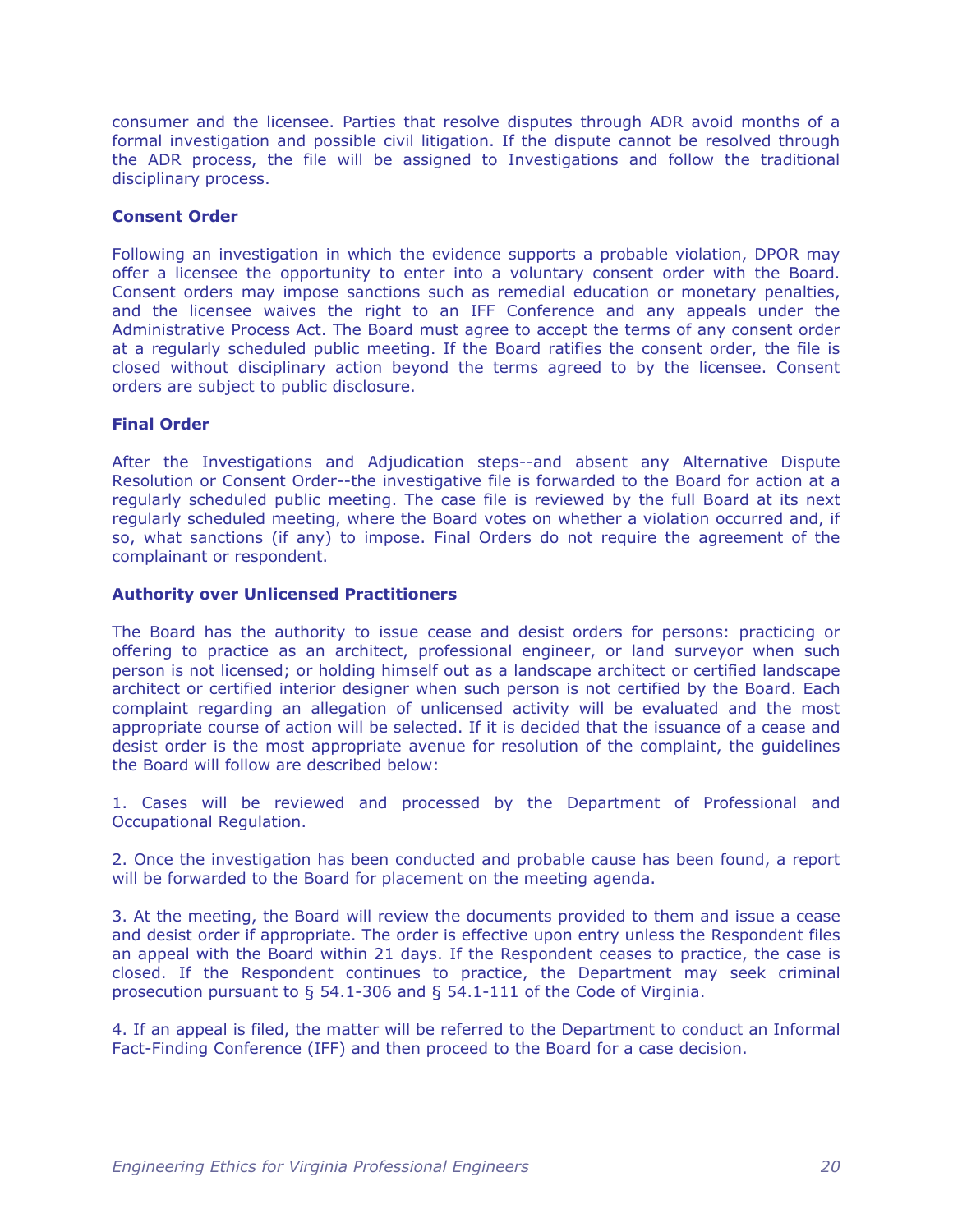### Review of Disciplinary Cases

The following disciplinary cases were extracted between September 15, 2009 and September 15, 2010 from the Fall 2010 "Dimensions" newsletter posted on the webpage of the APELSCIDLA Board. In selecting these cases, different scenarios of violations are depicted along with their corresponding final decisions issued by the Georgia Board.

| <b>File Number:</b>    | 2009-01623         |
|------------------------|--------------------|
| <b>Effective Date:</b> | September 15, 2009 |

**Violation**: The Respondent signed and sealed drawings that were within the practice of architecture and submitted designs from his own company to the city for which he was a city official (Conflict of Interest).

**Board Action**: Consent Order imposing \$5000 in fines, \$150 in board costs, 6 month suspension of license, probation for 2 years, and completion of 3 hours of coursework in ethics.

*Regulations Violated:* 18VAC10-20-730.C; 18VAC10-20-710.B; and 18VAC10-20-760.B.

**File Number:** 2010-01459 **Effective Date**: September 15, 2010

**Violation:** The Respondent signed and sealed a survey, with his engineer seal, which was not incidental to the engineering work that he was performing. Additionally, the Respondent failed to utilize minimum field procedures failed to correctly identify the title of the survey; include the district and the county in which the subject property was located in the title of the Surveys; identify the owner of the Western adjoining property; correctly indicate who the owner of the subject property was at the time the Surveys were performed; and include the distance to the nearest street intersection on the Surveys. The metes and bounds description of the Surveys used adjoining property designations that: were not included on the land surveys; followed the centerline of an easement rather than a boundary line; and failed to include pertinent monumentation or names of record owners. Upon sealing the Survey, the Respondent misrepresented that certain items were included in the survey when, in fact, the items were not included.

**Board Action:** Final Opinion and Order imposing \$2,600 in fines.

*Regulations Violated:* 18VAC10-20–790.A.6; 18VAAC10-20-370.C.4; 18VAC10-20- 370.D.2; 18VAC10-20-370.D.3; and 18VAC10-20-700.A.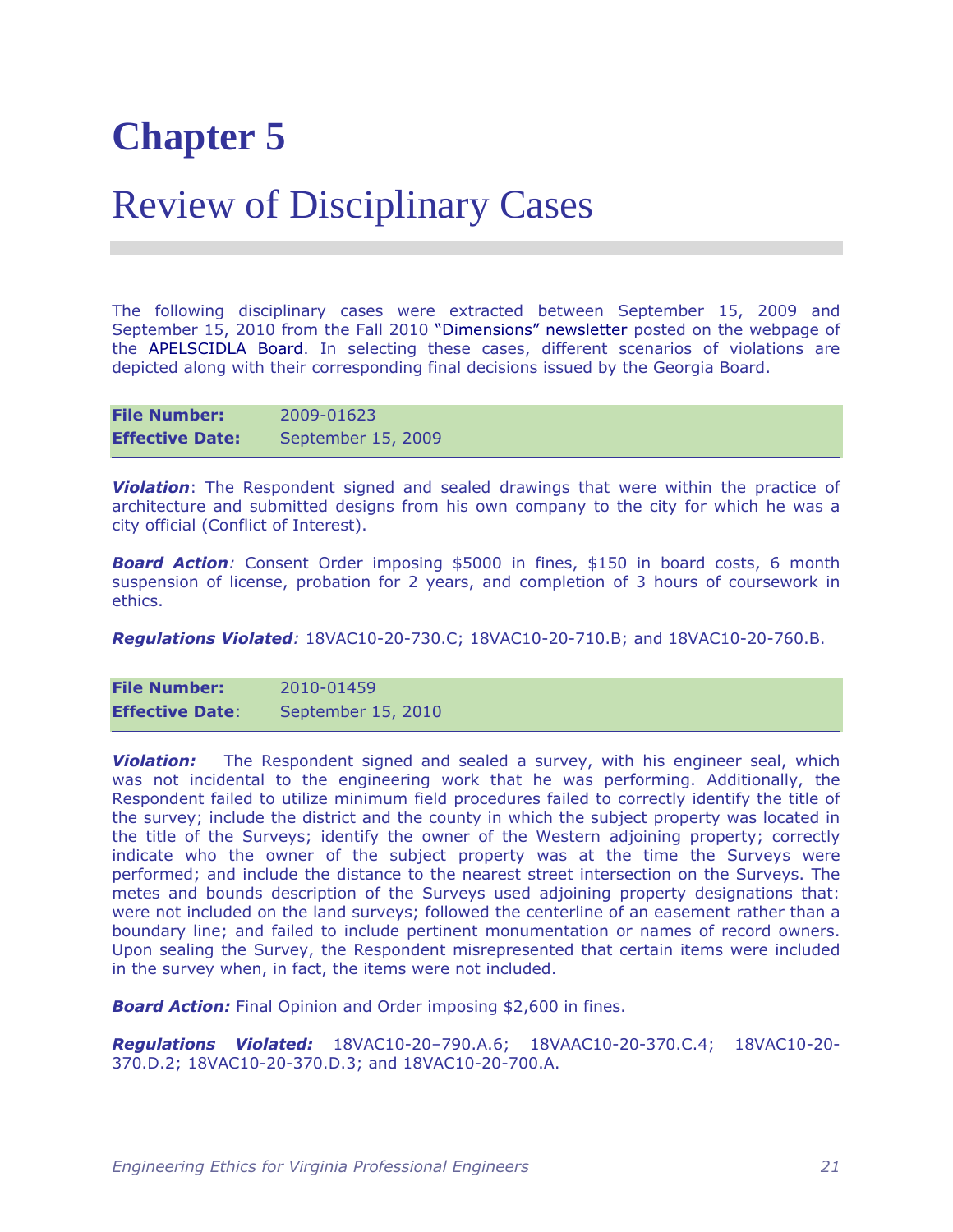| <b>File Number:</b>    | 2010-01540     |
|------------------------|----------------|
| <b>Effective Date:</b> | March 23, 2010 |

*Violation:* The Respondent was reprimanded by the Alabama Board of Licensure for Professional Engineers and Land Surveyors for failing to obtain a certificate of authorization for his firm. The Respondent failed to notify the Board within 30 days that he had been reprimanded by the Alabama Board.

**Board Action:** Consent Order imposing \$150 in fines and \$150.00 in Board costs and 1 year probation of license.

*Regulations Violated:* 18 VAC10-20-750.B

| <b>File Number:</b>    | 2010-01680    |
|------------------------|---------------|
| <b>Effective Date:</b> | June 17, 2010 |

**Violation:** The Respondent utilized design/drawings of another engineer to complete his own design/drawings or work related to the revisions of site plans without the knowledge and written consent of the other engineer.

**Board Action:** Consent Order imposing \$350.00 in fines as well as \$150 in Board costs

*Regulation Violated:* 18VAC10-20-740.D

| <b>File Number:</b>    | 2009-04265    |
|------------------------|---------------|
| <b>Effective Date:</b> | June 17, 2010 |

**Violation:** The Respondent engineering firm developed plans for a commercial building, Fountain Square Plaza, in Chester, VA. There was an incident during construction where a portion of the building collapsed. Investigation showed that there were design errors. The Respondent's actions in the matter of *Fountain Square Plaza, Chester, Virginia,* constituted professional incompetence or negligence. In addition, the Respondent failed to be truthful in all professional matters; performed architectural work outside the scope of his license; failed to renew his firm's registration; and failed to cooperate in an investigation.

**Board Action:** Final Opinion and Order imposing \$6,000 in fines and revocation of license.

*Regulations Violated:* 18VAC10-20-740.A; 18VAC10-20–790.A.6; 18VAC10-20-790.A.3 (2 counts); 18VAC10-20-700.A; and 18VAC10-20-740.C.

| <b>File Number:</b>    | 2010-04033         |
|------------------------|--------------------|
| <b>Effective Date:</b> | September 15, 2010 |

**Violation:** The Respondent pleaded guilty and was convicted of conspiracy to violate the Foreign Corrupt Practices Act.

**Board Action:** Consent Order imposing \$150 in Board costs and revocation of license.

*Regulation Violated:* 18VAC10-20–790.A.2